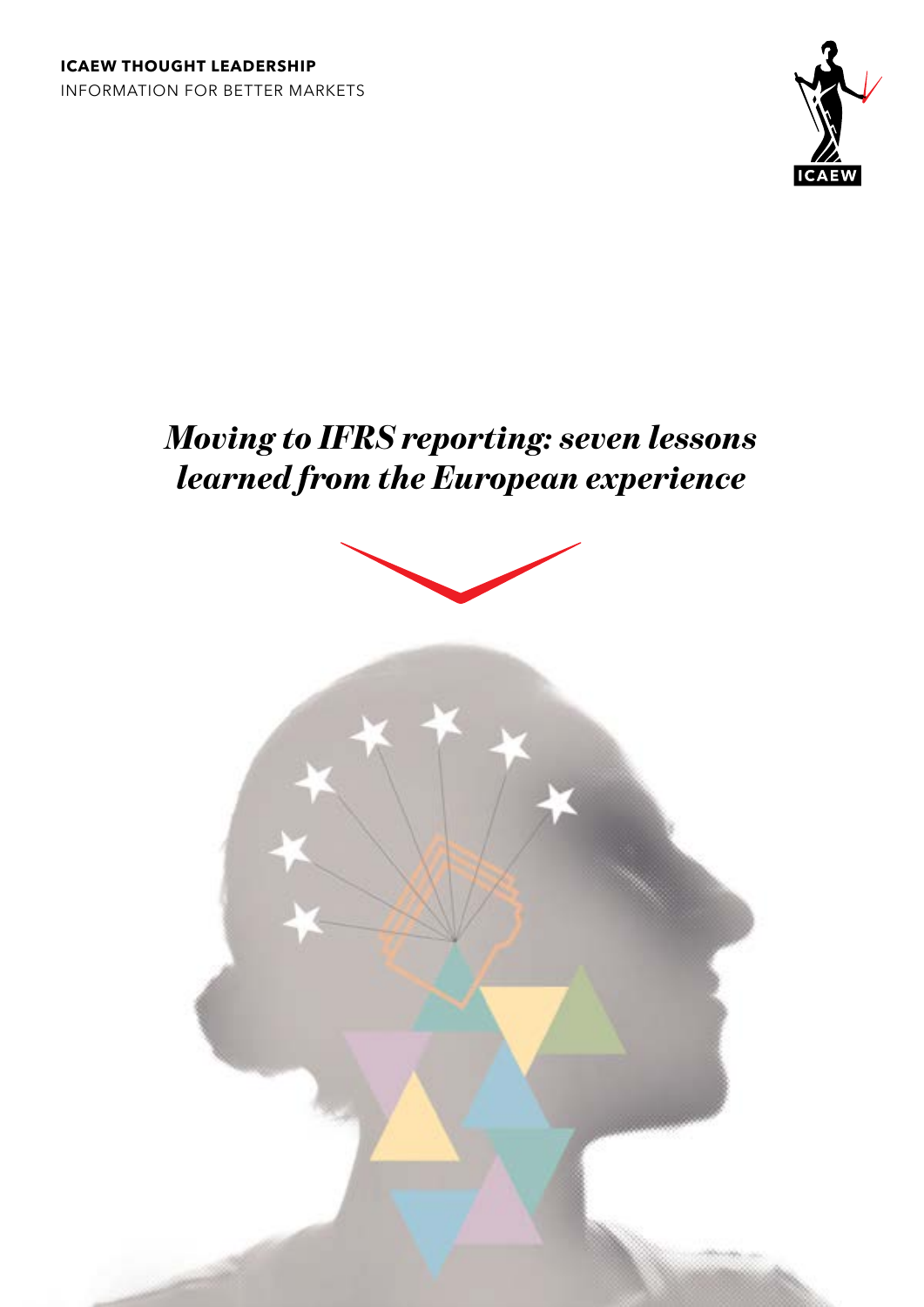# *ICAEW and IFRS*

ICAEW operates under a Royal Charter, working in the public interest. It is a professional membership organisation with a truly global reach.

ICAEW's members provide financial knowledge and guidance based on the highest technical and ethical standards. They are trained to challenge people and organisations to think and act differently, to provide clarity and rigour, and so help create and sustain prosperity. ICAEW ensures that these skills are constantly developed, recognised and valued. Since 2003, the world-leading ACA qualification has been based around International Financial Reporting Standards (IFRS) requirements. ICAEW has also produced online certificate-level IFRS learning programmes, available to all.

ICAEW has been a persistent champion of the creation of a single set of high-quality global accounting standards and their application by publicly-traded and other companies around the world. Indeed, it was former ICAEW President Sir Henry Benson (later Lord Benson) who spearheaded the movement to tackle diverse global accounting practices, leading to the setting up of the International Accounting Standards Board's (IASB) predecessor – the International Accounting Standards Committee (IASC) – in 1973.

In 1997, ICAEW published a far-sighted paper entitled *The International Dimension*. This paper helped to move the debate about global accounting standards centre stage in the UK at a time when few others had contemplated a future when UK GAAP (Generally Accepted Accounting Principles) would be replaced by standards set by an international organisation.

ICAEW made a significant contribution to the successful adoption of IFRS by UK-listed companies in 2004. ICAEW expertise in this area was reflected in its selection by the European Commission to deliver a comprehensive study in 2007 covering all aspects of first-time application of IFRS by EU member states. In 2008, ICAEW was commissioned by the United Nations to prepare a follow-up report on the UK experience of IFRS implementation.

In 2012, ICAEW published what has proved to be an influential report entitled *The future of IFRS*. In the light of the absence of any decision by the US Securities and Exchange Commission (SEC) about the use of IFRS in the US, the report took stock of the progress that had been made in developing a global financial language and identified barriers and challenges that needed to be overcome if the use of the standards was to continue to spread.

ICAEW also actively engages with policymakers and academics in the US on financial reporting matters. Each year, we organise a number of panel sessions at the American Accounting Association's (AAA) annual meeting. In August 2012, at the meeting in Washington DC, ICAEW brought together leaders in accountancy theory and practice to discuss 'The future of IFRS: where do we go from here?'

ICAEW's Financial Reporting Faculty shares the IASB's vision of widely-applied, high-quality, international accounting standards. The faculty works closely with the IASB, providing comprehensive responses to all of its consultations – on new and revised standards, and on governance and related matters – drawing on the experience of our members in the business, public practice and investment communities around the world. The faculty does not, however, offer its support to the IASB lightly. Where necessary, its responses are critical, especially where proposals are unduly complex, and offer practical suggestions for improvement.

The faculty is committed to providing its members with the practical help they need in today's complex world of financial reporting. The faculty provides its members around the world, ICAEW and non-ICAEW, with clear and accessible assistance across a spectrum of financial reporting issues, keeping them up to date with changing regulations and standards. Its specialist online resources range from technical briefings and factsheets, to apps, webinars, blogs and bespoke online standards trackers.

The faculty's thought leadership programme, *Information for Better Markets*, helps to set the agenda for the future development of financial reporting. As part of this programme, the faculty hosts an annual academic conference that brings together leading thinkers from around the world to discuss key issues affecting financial reporting. The event attracts an international audience, including business people, auditors and standard-setters and is followed by publication of the papers presented at the conference in the academic journal *Accountancy and Business Research*.

Typographical design and layout © ICAEW 2014. Reprinted 2018.

All rights reserved.

If you want to reproduce or redistribute any of the material in this publication, you should first get permission from ICAEW in writing. The views expressed in this publication are those of the contributors. ICAEW does not necessarily share their views. ICAEW will not be liable for any reliance you place on the information in this publication.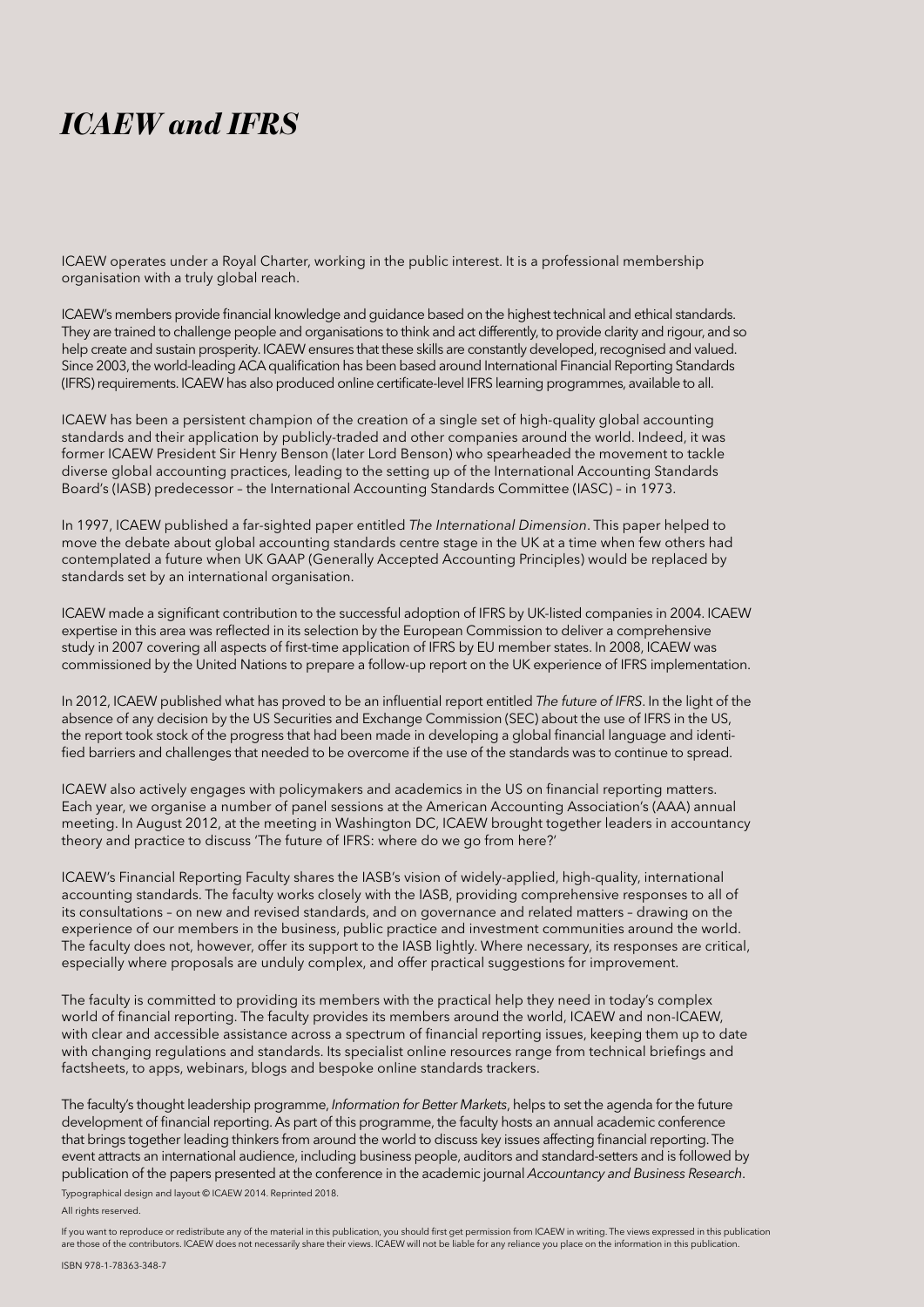# *Executive summary*

### INTRODUCTION

In July 2002, regulations were adopted requiring all European Union (EU) companies with securities traded on a regulated market to prepare their consolidated financial statements for accounting periods beginning on or after 1 January 2005 in accordance with IFRS. The intention of European policymakers was to make financial reporting by European listed companies more transparent and comparable and to enable EU capital markets to function more efficiently.

The European Commission has been undertaking a major assessment of the impact of the IAS Regulation that required the adoption of IFRS across the EU, marking the 10<sup>th</sup> anniversary of mandatory IFRS reporting in Europe. As part of this assessment, in August 2014 the Commission published a detailed questionnaire seeking views from stakeholders on the costs and benefits of applying IFRS.

In preparing the ICAEW response to the Commission's questionnaire, the Financial Reporting Faculty consulted widely with ICAEW members in the UK and elsewhere in the EU and beyond. We spoke to members in the business, academic, public practice and investment communities, garnering views from preparers, users and auditors of IFRS financial statements. Before reaching conclusions we decided to also examine the significant body of evidence on the topic now available from academic sources.

The results of our consultation and review exercises indicated among other things that lessons might be learned by jurisdictions outside Europe contemplating, or in the early stages of, IFRS adoption from the experience of the UK and other EU member states. The purpose of this report is to place those lessons in a global context and provide in a succinct and accessible way some practical insights and recommendations for policymakers, regulators, standard-setters and other interested parties in jurisdictions that have recently adopted IFRS or are considering introducing or extending the application of IFRS reporting.

Three appendices to this report revisit the key perspectives provided by our 2012 report *The future of IFRS*, assessing briefly what has been achieved since, and go on to update our comments on the role of IFRS in the global financial crisis and the adoption of IFRS by the US.

### LESSON ONE: THE BENEFITS OF IFRS OUTWEIGH THE COSTS, BUT ...

The evidence on the potential benefits of mandatory IFRS adoption in the EU indicates that there were overall benefits across a range of key economic phenomena: transparency, comparability, cost of capital, market liquidity, corporate investment efficiency and international capital flows.

The research evidence shows that, as might be expected, these benefits were distributed unevenly among different companies and different countries. Due to differences in institutional contexts and incentives, it is possible that for particular companies or countries there were negligible benefits, or even net costs rather than benefits. But the overall message is clear, and in line with the expectations of policymakers and many investors: even in a relatively short period of time, the move to IFRS has had important economic benefits for Europe.

Overall, our conclusion is that the benefits of IFRS adoption outweigh related costs significantly. However, switching to IFRS involves to some degree a leap of faith. It is always likely to be very difficult to determine just how far the benefits found to follow mandatory IFRS adoption are attributable directly to the change of financial reporting standards or to any concurrent changes in other institutions. This may make it difficult for local commentators to appreciate the wider and longer-term benefits likely to arise from the switch in accounting framework and result in a focus on short-term costs and implementation challenges.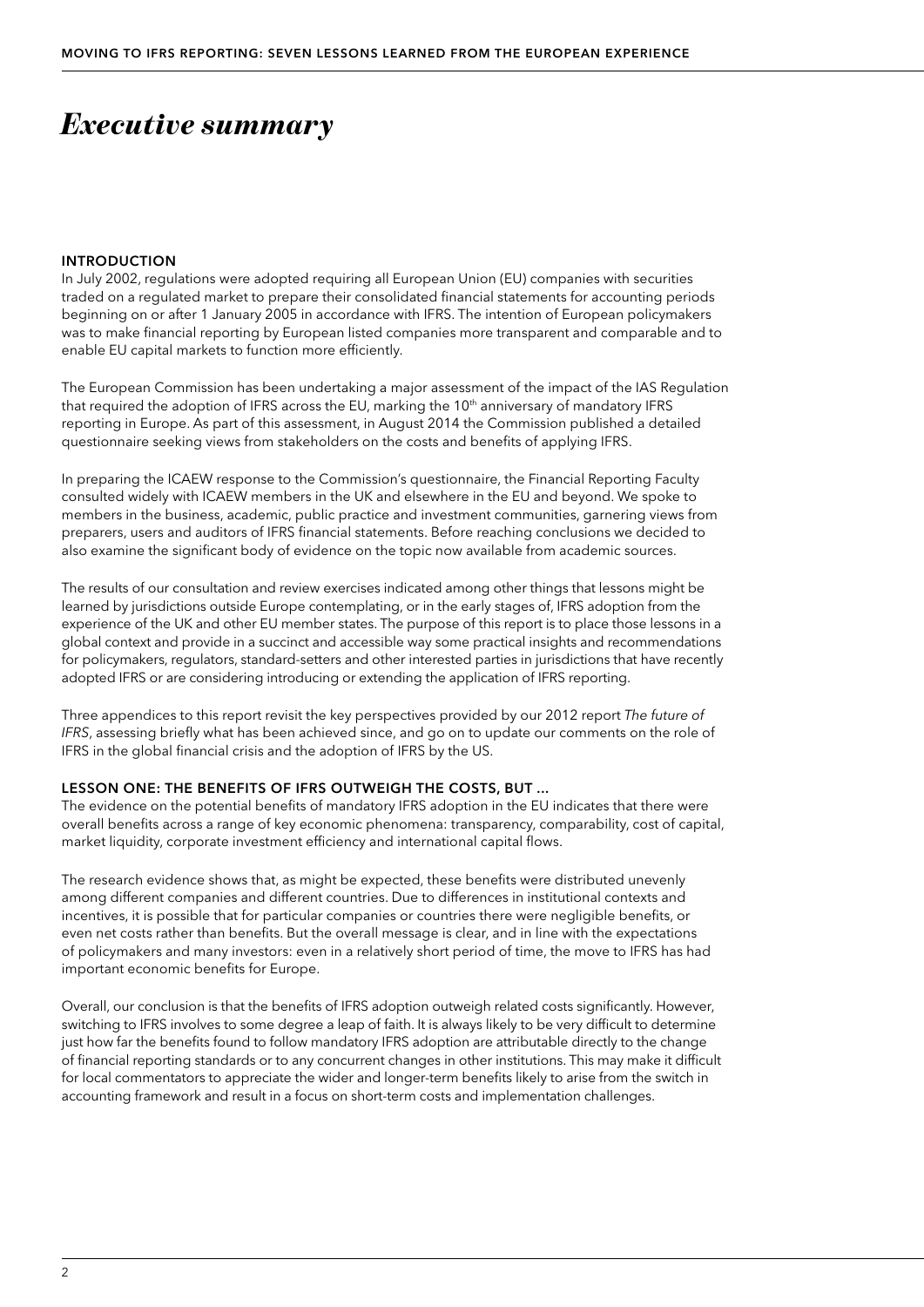### LESSON TWO: COMPANIES LISTED ON REGULATED MARKETS SHOULD BE REQUIRED TO USE IFRS, OTHERS SHOULD NOT

Experience suggests that the EU's decision not to mandate IFRS reporting by private companies was a wise one. IFRS are, after all, developed primarily with those companies in mind that raise funds from the capital markets. However, the logic of omitting from the scope of the IAS Regulation listed entities that are not groups, and other public interest entities that are not listed companies, is open to question.

Beyond that, while much depends on the local institutional infrastructure, a differential reporting regime and a phased process of migration to the new accounting framework seem likely to be the optimal approach when moving to IFRS-based reporting, with separate standards for companies that are not listed, ideally based closely on the IFRS for SMEs.

In recent months a debate has begun in Europe about whether there is a case for allowing smaller companies listed on certain types of market to use a simplified, tailored accounting standard. The outcome of this debate is far from certain.

### LESSON THREE: LOCAL VARIANTS OF IFRS SHOULD BE KEPT TO A MINIMUM

For jurisdictions on a journey towards IFRS adoption, making amendments to individual IASB standards or carving out aspects of IFRS that they dislike may seem like attractive options, with little cost. Likewise, it is easy for local standard-setters or regulators to give in to the temptation of issuing unnecessary local guidance or interpretations, rather than relying on the exercise of appropriate professional judgement. However, most investors do not have the time or the resources to study the intricacies of local variations from IFRS as issued by the IASB, or to easily understand the implications of carve-outs or amendments. They want to be confident that the IFRS brand has been adopted by jurisdictions in full.

Experience suggests that the full benefits of IFRS adoption can only be reaped if the standards are adopted in full and not accompanied by local interpretations or quasi-interpretations, except where local legal or cultural differences make them absolutely necessary. While it needs to be acknowledged that 100% uniformity may never be possible, as even a global language will encompass different dialects and accents, formal carve-outs should be kept to a minimum and wherever possible should have a limited life.

Despite the impression some may have, with few exceptions, this has been the approach taken by the EU.

### LESSON FOUR: SOMETIMES COMPLEXITY IS UNAVOIDABLE

The complexity of IFRS reporting requirements may well discourage some countries from fully embracing international standards. However, we would encourage such countries to think again, especially in the context of listed companies. Simplicity or a reduced disclosure regime are not desirable if they mean that investors are less well informed or have to seek additional information to explain the numbers reported in the annual financial statements.

We live in a complex world: where it is avoidable, accounting complexity is unacceptable, but today's business transactions will often necessitate complex accounting solutions.

### LESSON FIVE: NATIONAL STANDARD-SETTERS AND REGIONAL GROUPINGS ARE IMPORTANT

In an era of global standards and global markets, strong national standard-setters continue to be essential partners of the IASB. This is not likely to change. Both national bodies and, increasingly, regional groupings have a central role to play in undertaking coordinated research, field testing and outreach activities as full members of a unique global standard-setting partnership.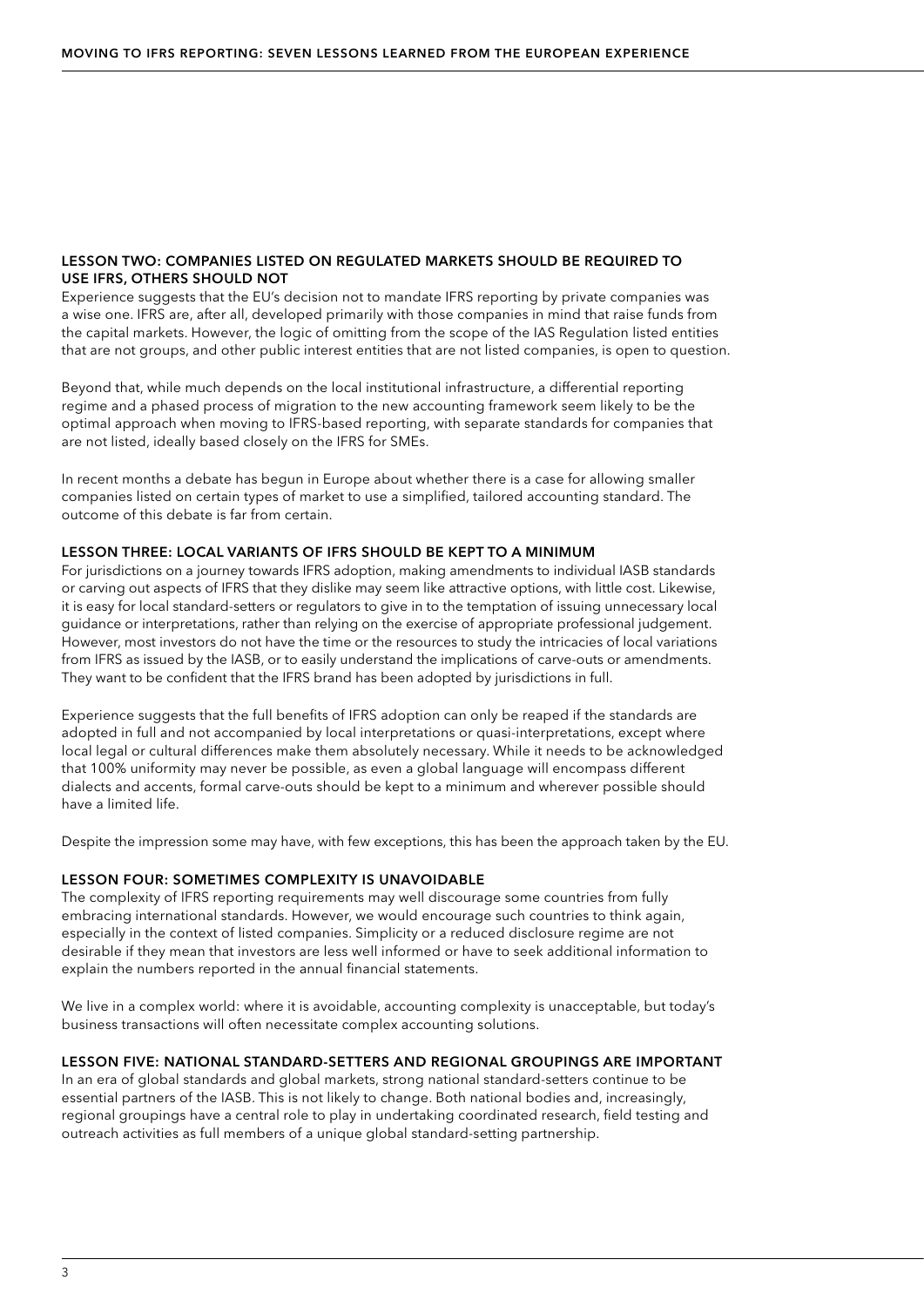### LESSON SIX: STRONG NATIONAL ENFORCEMENT IS CRITICAL

Any assessment of financial reporting cannot be undertaken without reference to the local professional and institutional infrastructure. Policymakers in jurisdictions thinking about introducing IFRS reporting should first consider how they will ensure that the standards are enforced robustly. While they can look for support from international and regional bodies such as the International Organization of Securities Commissions (IOSCO) and the European Securities and Markets Authority (ESMA), a strong national enforcement regime is essential to realise the potential benefits of adopting global accounting standards.

Experience in Europe has also demonstrated the vital importance of mechanisms for sharing and coordinating enforcement decisions as a means of complementing and reinforcing nationally-based enforcement arrangements.

#### LESSON SEVEN: ENDORSEMENT UNDERPINS LEGITIMACY

Despite concerns over the time and effort involved, the EU's endorsement process – involving member state representatives and the European Parliament – has proved a critical means of establishing the political legitimacy of IFRS in Europe.

The approach to endorsement taken around the world will vary according to local circumstances. But jurisdictions considering IFRS adoption should aim to develop mechanisms with clearly-defined and manageable timetables, necessitating the early engagement of key local stakeholders and involvement from the start by the body responsible for endorsement in the standard-setting process.

When considering the scope and relative importance of endorsement criteria, policymakers should ensure that the need of investors and other users for transparent financial information is not overshadowed by reference to wider social, prudential or economic policy objectives.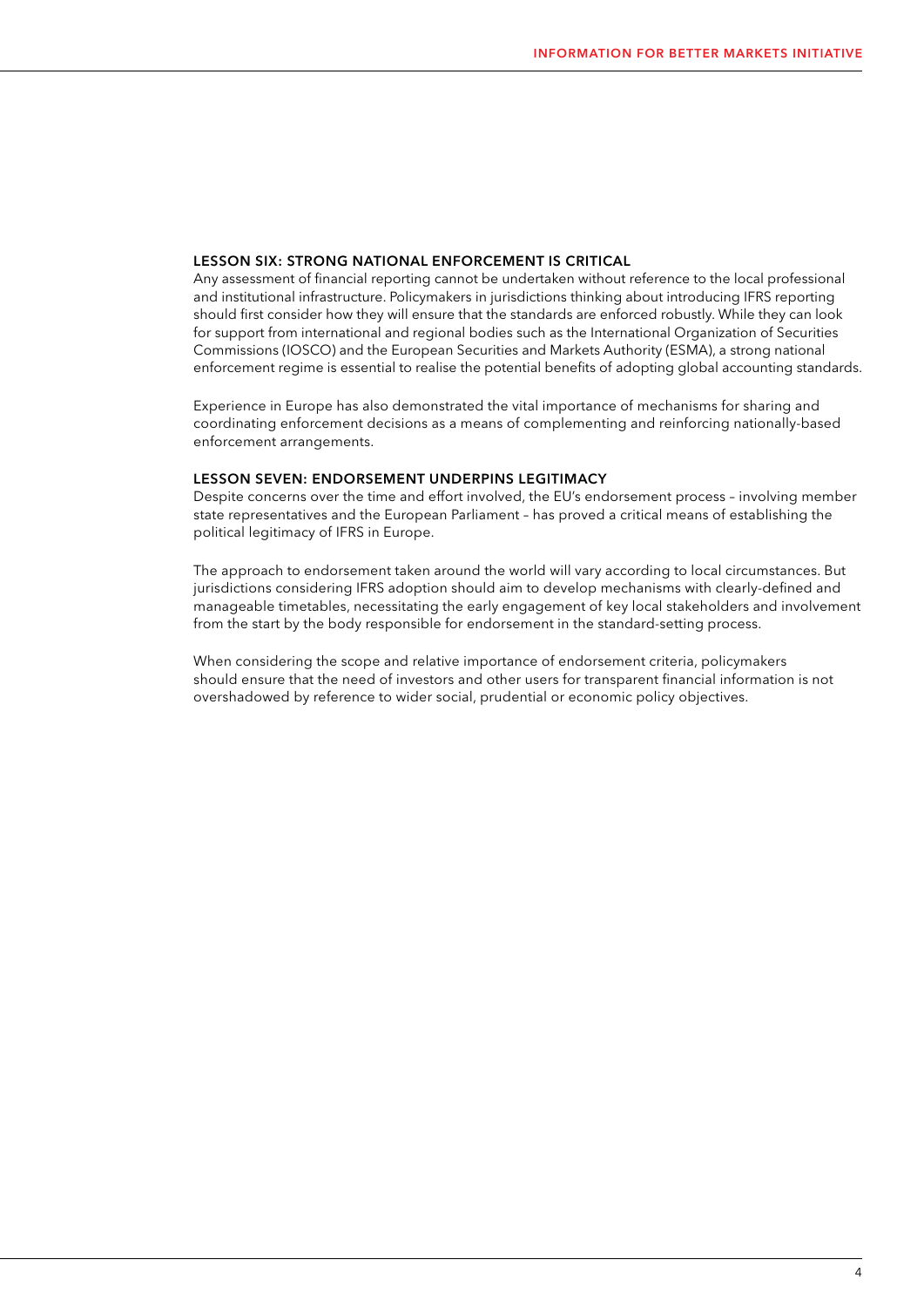# *Introduction*

### THE ADOPTION OF IFRS IN THE EU

In July 2002, regulations were adopted requiring all EU companies with securities traded on a regulated market to prepare their consolidated financial statements for accounting periods beginning on or after 1 January 2005 in accordance with IFRS. The intention of European policymakers was to make financial reporting by European listed companies more transparent and comparable and to enable EU capital markets to function more efficiently.

Some 7,000 companies across the then-25 member states switched from national GAAPs to IFRS in 2004. There were some major challenges to overcome. Some stakeholders were – perhaps understandably – reluctant to jettison longstanding and proud national accounting traditions. National political factors and sensibilities meant that others embraced international standards somewhat reluctantly. However, as shown by the major study<sup>1</sup> that ICAEW prepared for the European Commission in October 2007, all things considered, the transition went remarkably smoothly.

The EU's bold and far-sighted decision to switch to international standards proved to be a catalyst for the spread of IFRS around the globe. In addition to EU member states, countries such as Australia, New Zealand and South Africa were among the first wave of IFRS adopters. Since then progress towards a single set of high-quality global accounting standards has been remarkable. Today, well over 100 countries around the world require the use of IFRS or standards based closely upon IFRS in the consolidated financial statements of some or all companies.

However, almost 10 years on, the adoption of IFRS in the EU remains controversial in some quarters, with some continuing – for a variety of reasons – to question whether the introduction of international standards has been beneficial and calling for a return to what they see as the 'good old days' when most EU jurisdictions had their own domestic accounting standards.

### EVALUATING THE IMPACT OF THE IAS REGULATION

As required by Article 9.2 of Regulation  $258/2014^2$ , the European Commission (the Commission) has been undertaking a major assessment of the impact of the IAS Regulation<sup>3</sup> that required the adoption of IFRS across the EU, marking the 10<sup>th</sup> anniversary of mandatory IFRS reporting in Europe. The object of the exercise is to assess the economic effects of the application of international accounting standards and to determine whether the IAS Regulation has met its stated goals. The Commission is also seeking to establish whether, a decade on, those goals are still relevant and to identify any areas for improvement.

As part of this assessment, in August 2014 the Commission published a detailed questionnaire seeking views from stakeholders on the costs and benefits of applying IFRS.

The great majority of the more than 200 responses received concluded that the introduction of IFRS has improved the quality and consistency of financial reporting in the EU. These findings are consistent with similar post-implementation assessments undertaken in other countries, for example in Canada<sup>4</sup> and South Korea.<sup>5</sup> However, the global importance of the findings of the forthcoming European assessment should not be under-estimated. Never before has such a comprehensive post-implementation study been undertaken in a significant capital market.

### ASSESSING THE EVIDENCE

In preparing the ICAEW response to the Commission's questionnaire, the Financial Reporting Faculty consulted widely with ICAEW members in the UK and elsewhere in the EU and beyond. We spoke to members in the business, academic, public practice and investment communities, garnering views from preparers, users and auditors of IFRS financial statements.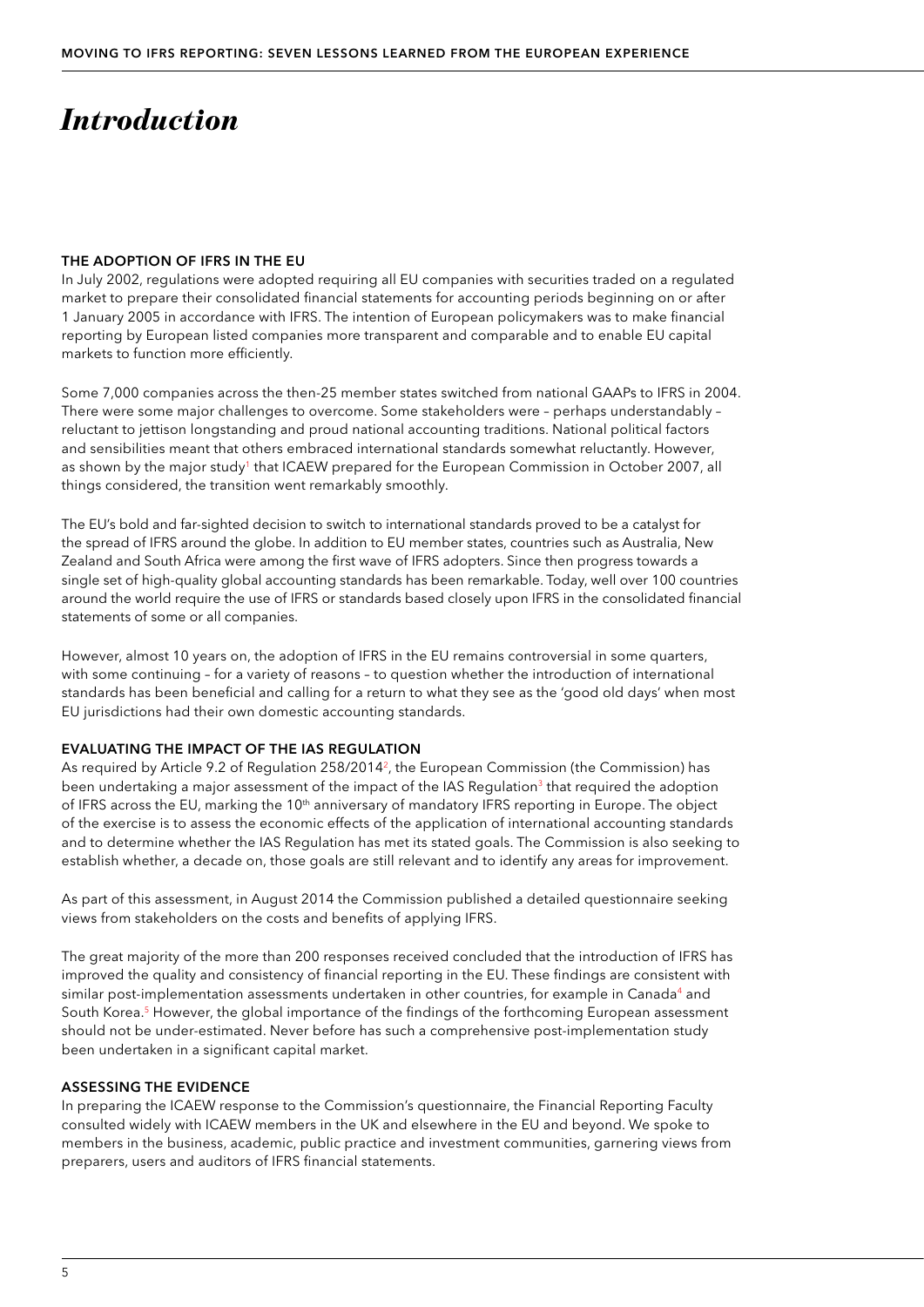The input received was informative and enlightening, but before reaching conclusions we decided to also examine the significant body of evidence on the topic now available from academic sources.

The faculty therefore undertook an extensive review of relevant empirical academic research, examining and analysing the findings of around 170 research papers on the effects of mandatory IFRS adoption in the EU. This mammoth exercise resulted in the publication in October 2014 of a preliminary report entitled *The effects of mandatory IFRS adoption in the EU: a review of [empirical](#page-30-0)  [research](#page-30-0)*, 6 which was delivered to the Commission along with ICAEW's [response7](#page-30-0) to the questionnaire.

The preliminary report – which provides an unparalleled assessment of the available evidence – has been widely acclaimed as shedding new light on the complex impacts of applying international accounting standards. Above all else it shows that, although the introduction of IFRS in the EU was a significant challenge, it has resulted in a number of important benefits. It was the subject of an event with the Commission and a range of key stakeholders in Brussels in January 2014. A final version of the report, reflecting about 200 research papers in total and further input since publication of the preliminary report, was published in April 2014.

#### A BROADER PERSPECTIVE

The results of our consultation and review exercises indicated, among other things, that lessons might be learned by jurisdictions outside Europe contemplating, or in the early stages of IFRS adoption, from the experience of the UK and other EU member states.

The purpose of this report is to place those lessons in a global context and provide succinct and accessible practical insights and recommendations for policymakers, regulators, standard-setters and other interested parties in jurisdictions that have recently adopted IFRS, or are considering introducing or extending the application of IFRS reporting.

What follows takes account of the reported experiences of our members, the results of our assessment of the academic evidence on the use of IFRS in the EU and aspects of the long-running debate about the scope of IFRS reporting in the UK. It reiterates and updates where appropriate some of the ideas and analysis first advanced in our 2012 report, *[The future of IFRS](#page-30-0)*. 8 References to 'our' views and what 'we' think refer to the views of ICAEW, as formulated through discussions with ICAEW members experienced in the application of IFRS and use of IFRS financial statements and by reference to the available academic and other evidence.

Three appendices to this report revisit the key perspectives of *The future of IFRS*, assessing briefly what has been achieved since 2012 and updating our comments on the role of IFRS in the global financial crisis and the adoption of IFRS by the US.

We hope that this report provides a balanced assessment of what is needed to ensure the ongoing success of the IFRS project and that it can contribute to the global debate about the pros and cons of IFRS adoption. ICAEW would welcome any comments on this report and any insights on the issues it raises. These should be emailed to the authors, Dr Nigel Sleigh-Johnson FCA at [nigel.sleigh-johnson@icaew.com](mailto:nigel.sleigh-johnson%40icaew.com?subject=) and Eddy James FCA at [eddy.james@icaew.com.](mailto:eddy.james%40icaew.com?subject=) For more information and additional resources visit [icaew.com/ifrslessonslearned](https://www.icaew.com/technical/financial-reporting/ifrs/ifrs-lessons-learned)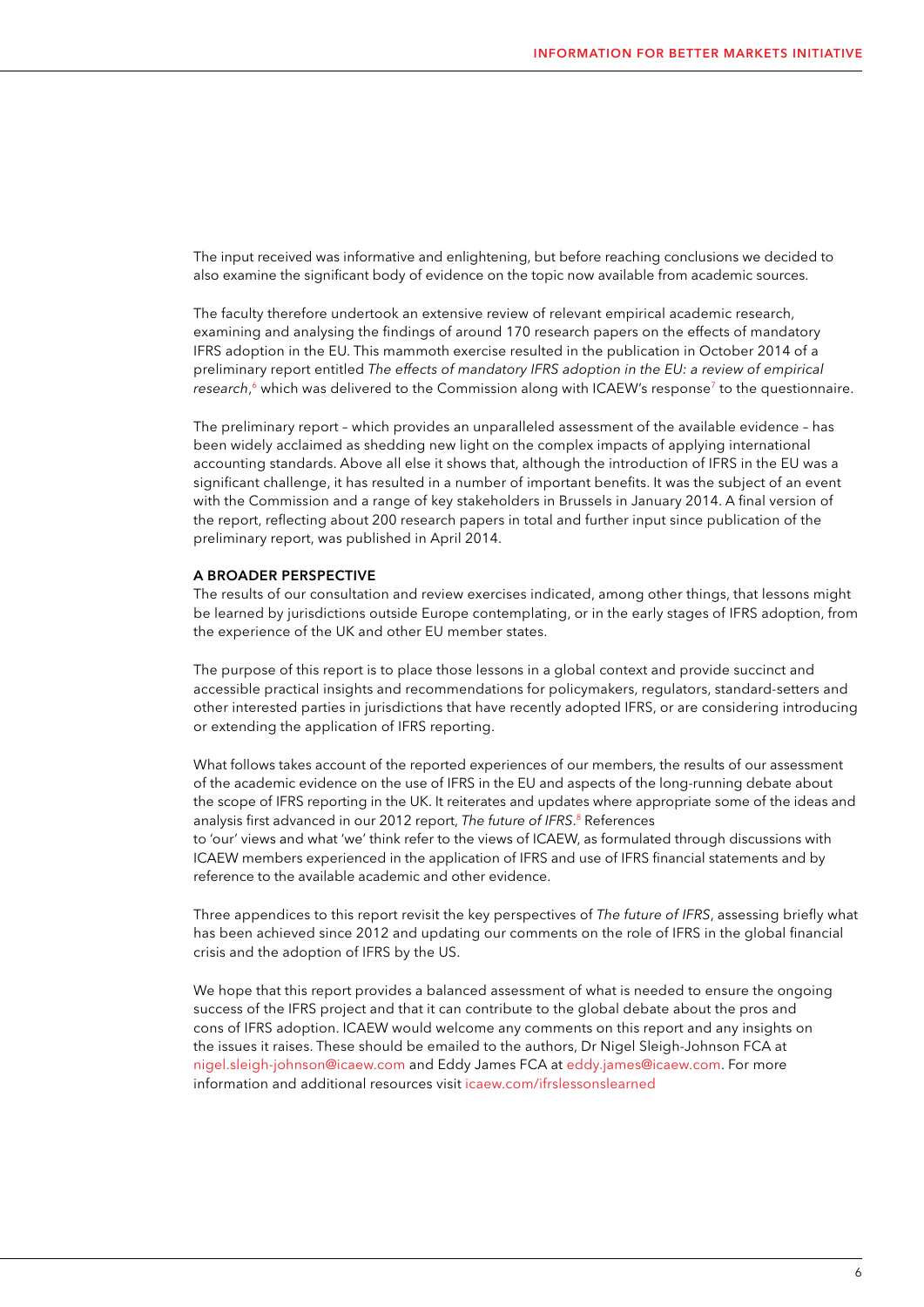# *1. Lesson one: the benefits of IFRS outweigh the costs, but …*

### 1.1 A UNIVERSAL FINANCIAL LANGUAGE

It is widely acknowledged that a universal financial language offers many potential advantages. Crossborder businesses should benefit from reduced preparation costs. Cross-border trading in securities should increase as investors find that they can more readily compare the performance of companies based in different countries. In turn, this should result in increased market efficiency and a reduction in the cost of raising capital by business, which ultimately helps to boost economic growth.

The rapid spread of IFRS in recent years means that these benefits are no longer theoretical. A growing body of research shows that they are increasingly evident in practice. This chapter summarises some of the key benefits and costs of IFRS adoption. It draws particularly on the work undertaken to prepare our review of the academic evidence, *The effects of mandatory IFRS adoption in the EU: a review of empirical research.*

### 1.2 BENEFITS

### **Transparency**

Financial reporting is transparent to the extent that it allows readers to understand the reporting company's financial performance and financial position.

Research evidence to date differs on whether mandatory IFRS adoption improved the overall transparency of EU companies' financial reporting. On balance, however, it suggests that there was indeed an improvement, albeit one not experienced by all companies or in all countries. This is not surprising: the effects and perception of the impact of IFRS adoption within any individual country will vary, depending on, among other things, whether its national standards were similar or not to IFRS, the relative importance in economic terms of its listed sector and the extent to which its businesses trade beyond its borders.

ICAEW's assessment, taking account of the research and other evidence, including the views of ICAEW members we consulted, is that the application of IFRS since 2005 has significantly increased the transparency of financial reporting in most EU member states. In particular:

- no member state had an accounting regime that included a comprehensive financial instruments standard, whereas IFRS does;
- accounting for share-based payments was not adequately addressed in most national GAAPs;
- detailed segmental reporting was not required by many national GAAPs, making it hard for users of financial statements to compare meaningfully a reporting entity's performance from period to period, and against its peers; and
- company law and other legal requirements often imposed restrictions that meant that the substance of transactions was not represented in the financial statements, for example in the presentation of nonequity or preference shares.

Overall, it seems clear that IFRS adoption has made it easier to understand companies' financial positions and performance, the primary objective of financial reporting. The degree of standardisation resulting from the common application of IFRS recognition and measurement requirements, coupled with the extensive IFRS disclosure regime, renders financial reporting easier to comprehend. Users no longer need detailed knowledge about multiple GAAPs and can much better understand the accounting principles, policies and judgements applied by those preparing the financial statements.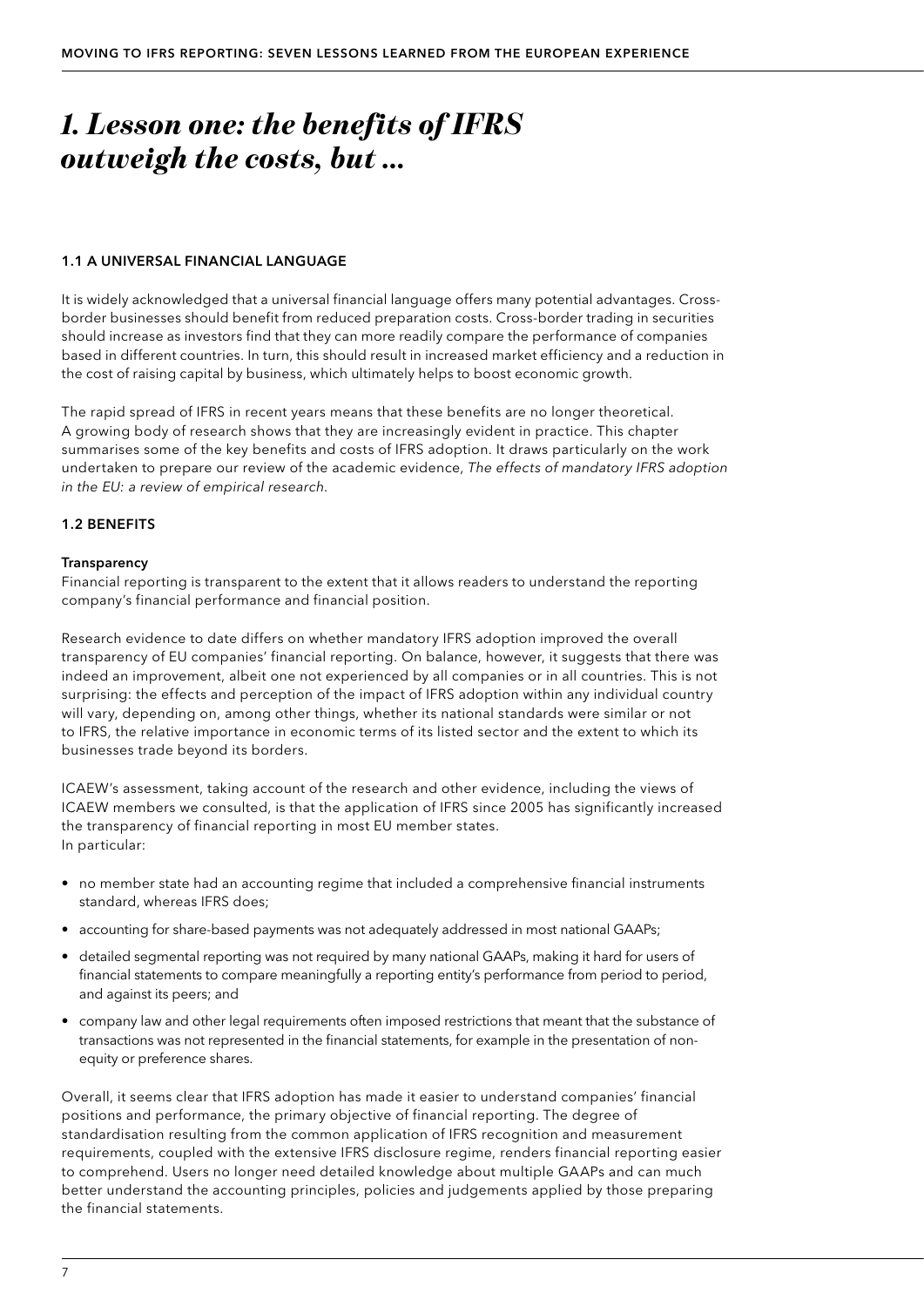### Accounting quality

The concept of 'accounting quality' is much used by academic researchers. It typically refers to a small group of financial reporting issues affecting the measurement of net income and of assets that are subject to impairment. Poor quality accounting is characterised by phenomena such as income smoothing, untimely recognition of losses and a greater readiness to recognise good news rather than bad news in the accounts.

It is often claimed that the introduction of IFRS has improved accounting quality in the EU. There is little firm evidence to support such a broad-brush statement, as the effects differ among companies and among countries, depending on the robustness of their pre-IFRS financial reporting regimes. The quality of enforcement also has a key role to play. However, some research evidence does suggest that there has been improvement in the quality of accounting under IFRS over time as preparers, auditors and users gradually accumulate the necessary experience to apply the standards more effectively. Emerging good practice and common understandings can also contribute to a stepwise enhancement in accounting quality.

#### Comparability

ICAEW's assessment is that across the EU and globally, IFRS adoption and convergence with IFRS have had a significant, positive effect on comparability of published financial information, especially by major international businesses – which is perhaps where the case for global standards is strongest.

As IFRS embody a significant number of accounting policy choices, complete comparability is not, however, to be expected and, not surprisingly, there is ample evidence among the research papers of continuing limitations in comparability. The evidence of continuing financial reporting differences also points to the importance of differences in institutional context and incentives among companies and countries. But while research evidence differs on whether mandatory IFRS adoption improved the comparability of the financial reporting of EU companies, on balance it supports the view that there was indeed an improvement.

We do not think it was expected that IFRS adoption would have a significant effect on the comparability of financial reporting within member states. For example, within the UK there has been some enhancement of comparability and some reduction, depending for example on where IFRS and prior UK GAAP respectively permitted options in accounting policies. But overall the increases in comparability have tended to occur in the more important areas of reporting, such as accounting for financial instruments, far outweighing any loss of comparability.

#### The cost of capital

Research evidence is not entirely conclusive on whether mandatory IFRS adoption reduced the cost of equity and debt capital for EU companies. On balance though, it suggests that there were reductions in the cost of equity capital and in the cost of bonds, albeit not experienced by all companies or in all countries. The effects of mandatory IFRS adoption in the EU on the cost of loans, as opposed to bonds, are unclear; this is perhaps unsurprising, as bank lenders rely less on published financial reporting information than participants in bond markets.

Our assessment, drawing on the views and experiences of our members, is that capital-raising in the EU has generally been made easier due to increased transparency, particularly in accounting for derivative financial instruments, and greater comparability and confidence in financial statements. Research data also suggests that access to international capital has become easier since IFRS adoption. But it is difficult for a company to isolate the effects of regulatory changes on its cost of capital. Some of the research evidence suggests a decline in the cost of capital following IFRS adoption. But inevitably, the academic evidence is mixed, and it is unclear to what extent concurrent institutional changes in the EU (which were significant, particularly in terms of enforcement) may have affected the outcome.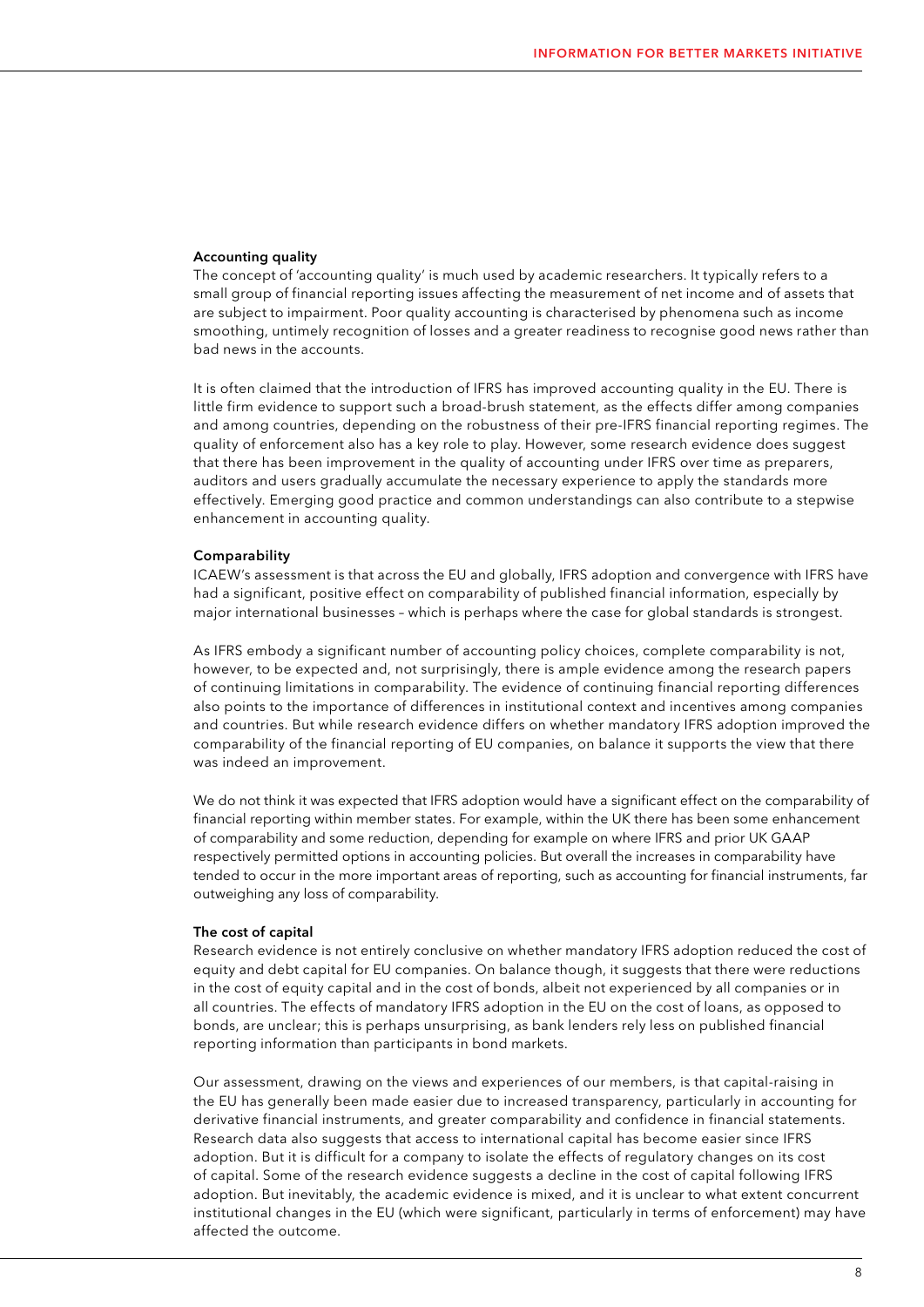It is also important to note that the removal of the US requirement for foreign registrants to provide reconciliations from IFRS to US GAAP has facilitated access to the US capital market for EU companies as a direct consequence of the EU adoption of IFRS. This is a significant advantage for those wishing to access the deep and liquid US securities markets.

### Market liquidity and cross-border investment

Research evidence, while somewhat inconclusive, suggests on balance that mandatory IFRS adoption increased the liquidity of the equity market for EU companies as a whole. The increase was not experienced by all companies or by all countries, and we are not aware of any research on the effects of mandatory IFRS adoption in the EU on liquidity in bond markets.

Researchers appear to agree that there was increased cross-border investment – both foreign direct investment and foreign portfolio investment – following mandatory IFRS adoption. They agree, again, that it was not experienced uniformly by all companies or all countries.

### Other benefits

As well as frequently quoted benefits such as improved comparability, experience suggests that companies can experience wider, incidental benefits on switching to international standards. For example, reconsideration of processes, controls and business practices and accounting policies can lead to new ideas and better ways of doing things.

The use of common financial reporting standards in the EU and beyond has also resulted in better coordination across audit firms on a global basis. This in turn may have contributed to an increase in audit quality. Moreover, a single set of accounting standards across the EU has, in our view, been a substantial step towards creating a level playing field, not least by facilitating the creation of a crossborder pool of experienced IFRS professionals.

### 1.3 COSTS

### Preparation costs

Different GAAPs involve different costs for preparers, depending on factors such as the complexity of the standards, the extent of the disclosures required, and whether their application involves the use of information (such as valuations) that would not otherwise be available.

Switching from one GAAP to another also imposes one-off costs as preparers learn about the new requirements and, where necessary, make changes to accounting systems. Mandatory IFRS adoption in the EU inevitably involved such one-off costs as the new accounting framework was implemented, but of greater interest perhaps would be firm evidence of higher recurring preparation costs when comparing IFRS and previous accounting regimes. Unfortunately, there is a lack of academic research in this respect.

ICAEW's 2007 report does provide estimates for initial and recurring preparation costs, including external audit costs, involved in IFRS implementation. One point of interest is that they show proportionately higher costs for smaller publicly-traded companies, reflecting economies of scale for larger companies.

While some companies will undoubtedly have experienced an increase in preparation costs over the past decade, it would be wrong to assume that this is purely a consequence of the move to IFRS in 2004. Many respondents to the Commission's 2014 survey on the effects of mandatory IFRS adoption suggested that there were other important reasons why such costs had tended to increase,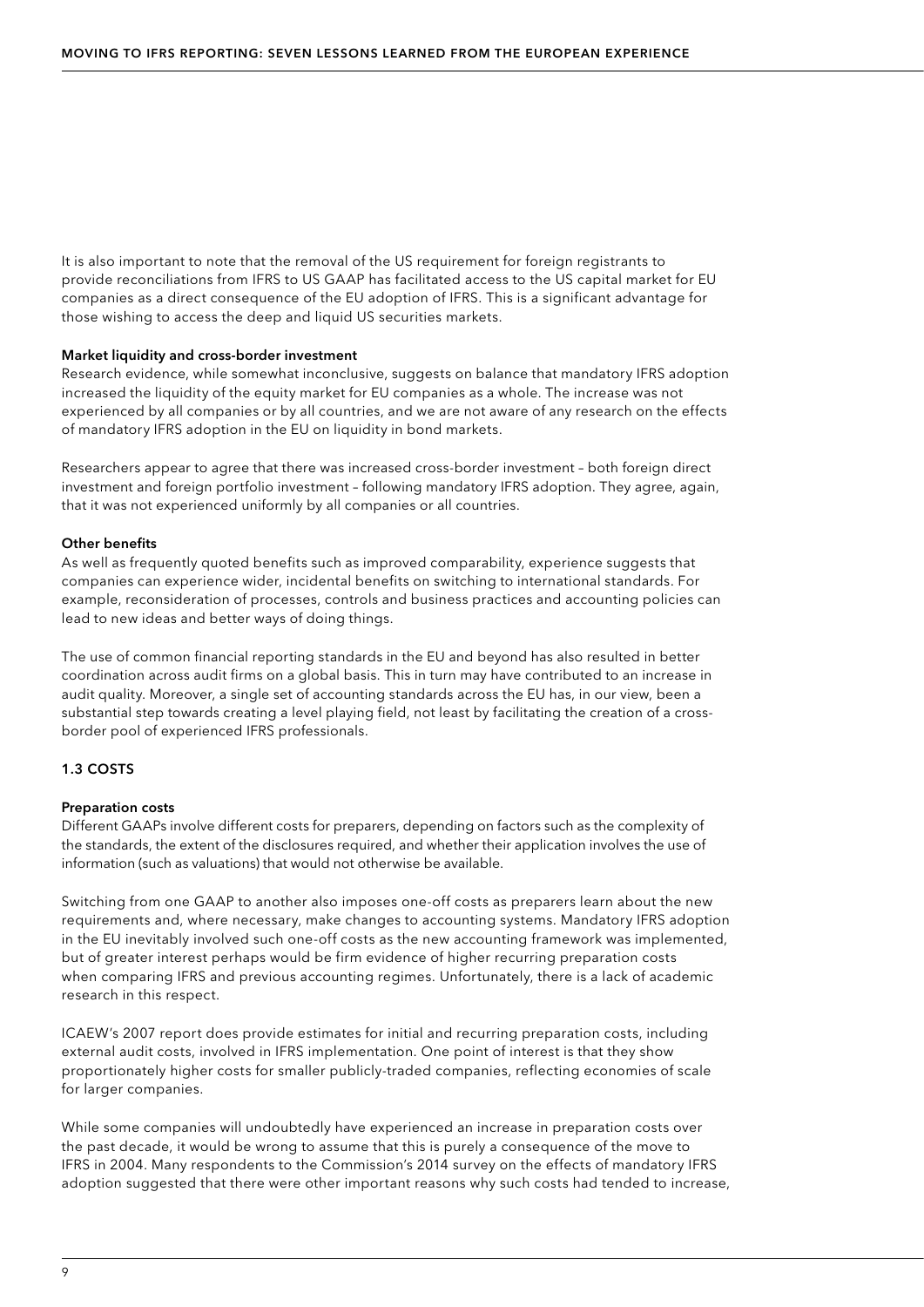including the increasing complexity of the business world, more robust accounting enforcement and harmonisation initiatives, such as the introduction of a single financial services market through the Markets in Financial Instruments Directive (MiFID) and related measures introduced as part of the Commission's Financial Services Action Plan.

### Other potential costs

There are, potentially, other negative effects of IFRS adoption. For example, accounting-based debt covenants and management compensation contracts may have been subject to renegotiations when IFRS was introduced, and the increased use of fair value measurements for some financial instruments may have affected the risk management strategies of some companies. These effects may have resulted in higher costs for some companies. However, such topics are not heavily researched, so there is little evidence on the extent and frequency of such costs.

#### Cost reductions

All things considered, our assessment is that IFRS adoption has led to cost reductions for companies by comparison with national GAAPs. These and other benefits of applying global and generally principlesbased, robust accounting standards should be substantial and for the long term, and will tend to increase over time as more jurisdictions and businesses move to IFRS reporting.

Inevitably, the trade-off between costs and benefits works out differently for different companies, for different sectors and different users, and perhaps for different jurisdictions. The balance between costs and benefits will depend on whether, among other things, the company operates in multiple jurisdictions and has a listing in the US. There may well be cases where IFRS adoption has involved net costs.

Implementation over the next few years of IFRS 15 *Revenue from Contracts with Customers* and the final version of IFRS 9 *Financial Instruments* will present significant new challenges for some EU companies, and will inevitably involve some new costs. However, it is widely anticipated that implementation of the new standards will lead overall to a significant improvement in financial reporting.

### LESSONS LEARNED

The evidence on the potential benefits of mandatory IFRS adoption in the EU indicates that there were overall benefits across a range of key economic phenomena: transparency, comparability, cost of capital, market liquidity, corporate investment efficiency and international capital flows.

The research evidence shows that, as might be expected, these benefits were distributed unevenly among different companies and different countries. Due to differences in institutional contexts and incentives, it is possible that for particular companies or countries there were negligible benefits, or even net costs rather than benefits. But the overall message is clear and in line with the expectations of policymakers and many investors: even in a relatively short period of time, the move to IFRS has had important economic benefits for Europe.

Overall, our conclusion is that the benefits of IFRS adoption outweigh related costs significantly. However, switching to IFRS involves, to some degree, a leap of faith. It is always likely to be very difficult to determine just how far the benefits found to follow mandatory IFRS adoption are attributable directly to the change of financial reporting standards or to any concurrent changes in other institutions. This may make it difficult for local commentators to appreciate the wider and longer-term benefits likely to arise from the switch in accounting framework and result in a focus on short-term costs and implementation challenges.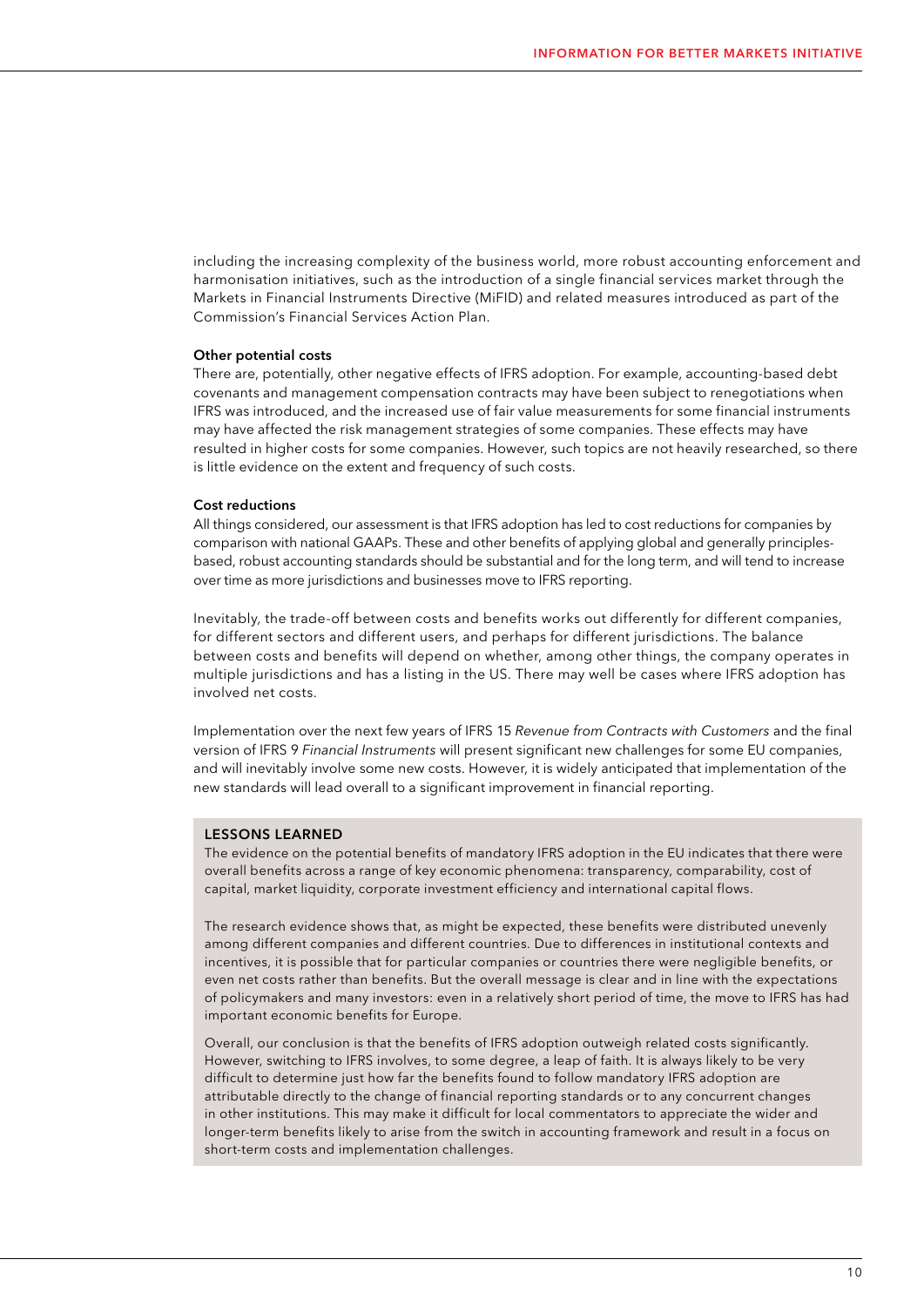# *2. Lesson two: listed companies and other public interest entities should be required to use IFRS, others should not*

### 2.1 SCOPE OF THE IAS REGULATION

The obligation to use IFRS set out in the IAS Regulation applied from 2005 to the consolidated financial statements of EU companies with securities traded on a regulated market in the EU. There are around 7,000 such entities. In the UK, stock exchange rules extended this requirement from 2007 to the group accounts of the 1,104<sup>9</sup> companies listed on the secondary market, AIM.

### 2.2 EXTENDING THE USE OF IFRS TO INDIVIDUAL ENTITY ACCOUNTS

ICAEW argues that there is a strong case for the extension of the IAS Regulation to require the individual entity accounts of listed companies that do not prepare consolidated accounts to comply with IFRS, rather than national GAAP. It seems an anomaly that, subject to member state requirements, such companies are not required to comply with IFRS and so may prepare financial reporting information that is not comparable with that of other listed companies. This is unhelpful to users of that information.

The original limitation of the scope of the IAS Regulation to consolidated accounts owed much to a desire to avoid complications with national legal requirements on distributable profits and taxation, which apply in all EU countries to individual entity accounts. These considerations present significant obstacles to the extension of mandatory IFRS reporting, but experience suggests that they are not insurmountable. One solution might be for such companies to report under IFRS for market purposes but to be granted an option to prepare local GAAP accounts for other legal and regulatory purposes.

While this suggestion implies some limitation of member states' existing powers, we believe that they should continue to have the ability to extend the application of IFRS to other types of entity where doing so is deemed suitable given local circumstances.

## 2.3 EXTENDING THE USE OF IFRS TO OTHER PUBLIC INTEREST ENTITIES

ICAEW has also suggested that the merits of extending the requirement to comply with international accounting standards to certain other public interest entities should be explored. These might include unlisted credit institutions, unlisted insurance undertakings and other public and private sector undertakings considered to be of significant public interest.

### 2.4 SMALLER LISTED COMPANIES

The UK's Financial Reporting Council (FRC) – which among other things reviews the quality of corporate reporting – has noted that it sees a higher number of poorer quality accounts produced by smaller listed and AIM companies than by their larger counterparts. Its 2014 annual report<sup>10</sup> noted that such entities often struggle to account for complicated transactions.

In response to these concerns, the FRC has recently inaugurated a project aimed at driving a step change over three years in the overall quality of reporting by companies in this section of the market. The initial phase of this project involves gathering and assessing evidence of the root causes of issues and exploring ways in which the FRC can support companies to make improvements. Subsequent phases will see the FRC implementing possible supporting actions and, finally, assessing whether the quality of reporting has improved as a result. Countries thinking of extending the use of IFRS to smaller companies listed on nonregulated markets may wish to monitor the progress of this ambitious project.

In response to similar concerns in other European markets, some have argued for the introduction of an EU-wide simplified accounting standard tailored to companies listed on certain markets. Indeed, the February 2015 Commission Green Paper *[Building a Capital Markets Union](#page-30-0)*11 highlights the potential benefits – and cost savings – associated with such a development. ICAEW has some serious concerns about this proposal.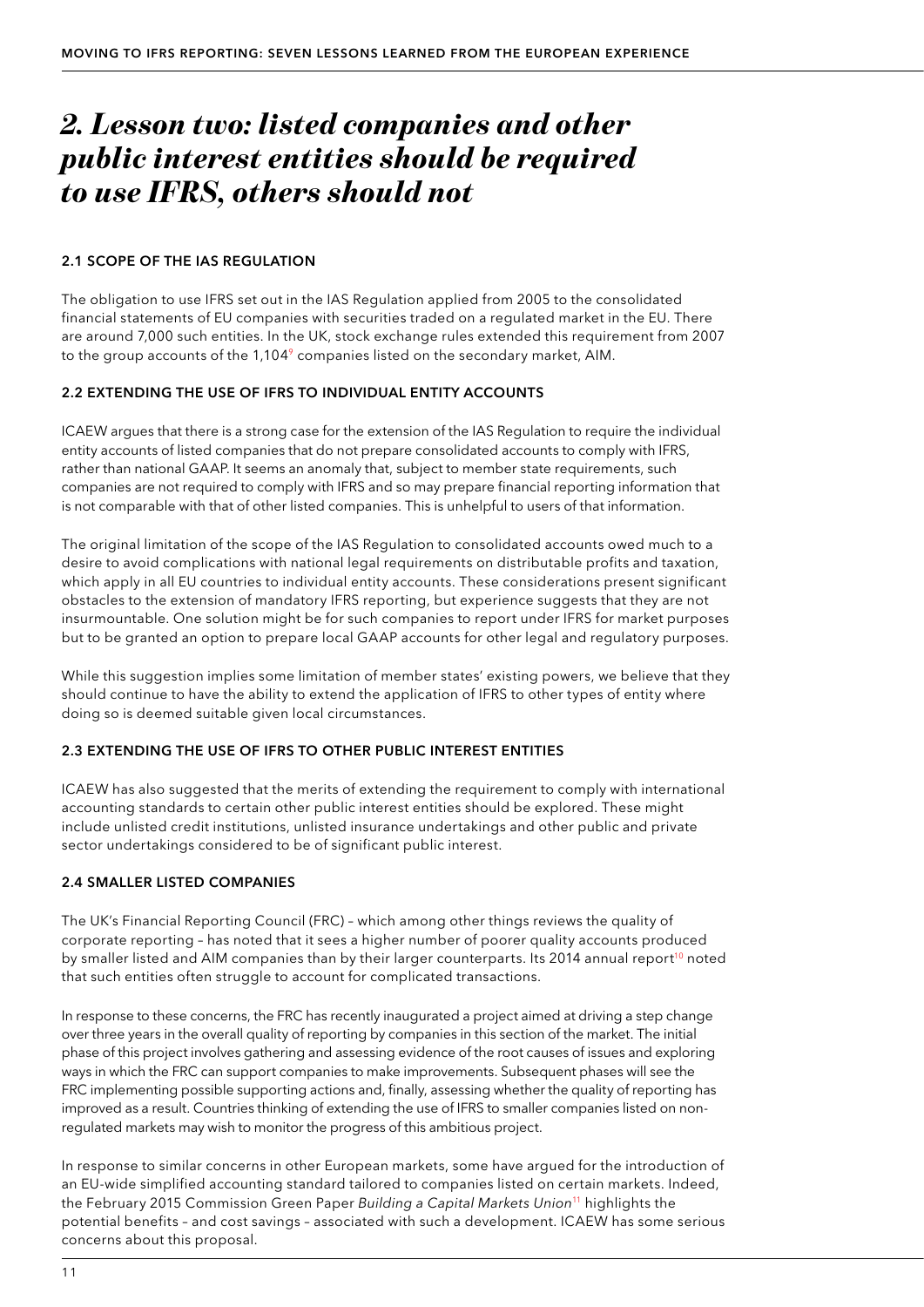Financial reporting by smaller listed companies is likely to be the subject of considerable debate across the EU in the coming months and years.

### 2.5 PRIVATE COMPANIES

Since 2005, the IAS Regulation has allowed EU member states to require or permit private companies to apply IFRS. This option has not been widely taken up, for a variety of reasons. In some jurisdictions local tax rules, company law and other regulations are seen by boards as significant barriers to adoption.

While in the UK, the use of the option for private companies to use IFRS has been rare, a new standard based closely on the IFRS for SMEs has been developed, replacing current UK GAAP with effect for accounting periods commencing on or after 1 January 2014. The scope of that standard will be extended from 1 January 2016 to small companies, with some relaxations for such companies to the presentation and disclosure requirements of the standard. Like AIM companies in 2007, those implementing IFRS-based standards for the first time will be able to draw on a pool of chartered accountants and other IFRS professionals already well-versed in the requirements of international accounting standards and experienced in their practical application.

The extensive debate and consultation in the UK about the proposed reform of accounting standards for private companies, including small companies, shone much light on the likely costs and benefits of bringing the UK regime broadly into line with international principles. It was concluded that:

- mandatory IFRS application for companies should not be extended beyond the scope of the IAS Regulation;
- the IFRS for SMEs is suitable for application by all other companies, albeit with some modifications to reflect the UK reporting environment and practices and a reduction in disclosure for small entities;
- an optional standard should be introduced with measurement and recognition requirements consistent with IFRS but reduced disclosure requirements for use, for example, by subsidiaries of IFRS reporters; and
- following on from EU legislation in 2012 that provided significant exemptions from the EU Accounting Directives for 'micro-entities', a second optional standard should be provided for companies with a turnover of £632,000 or less, based on the new UK standard for private companies, but with some very significant simplification of its measurement requirements (including a prohibition on fair value accounting and an exemption from accounting for deferred tax) and very little by way of disclosure.

Thus, while in terms of recognition and measurement, financial reporting by the entire spectrum of UK reporting entities will, finally, be aligned broadly with international standards from 2016, the key outcomes of extensive policy debates are clear:

- the full suite of IFRS is a suitable set of standards for all listed companies;
- the full suite of IFRS is not suitable for all unlisted companies ie, those businesses that do not raise funds on the capital markets; and
- universal alignment of accounting principles is desirable, with the IFRS for SMEs as the natural starting point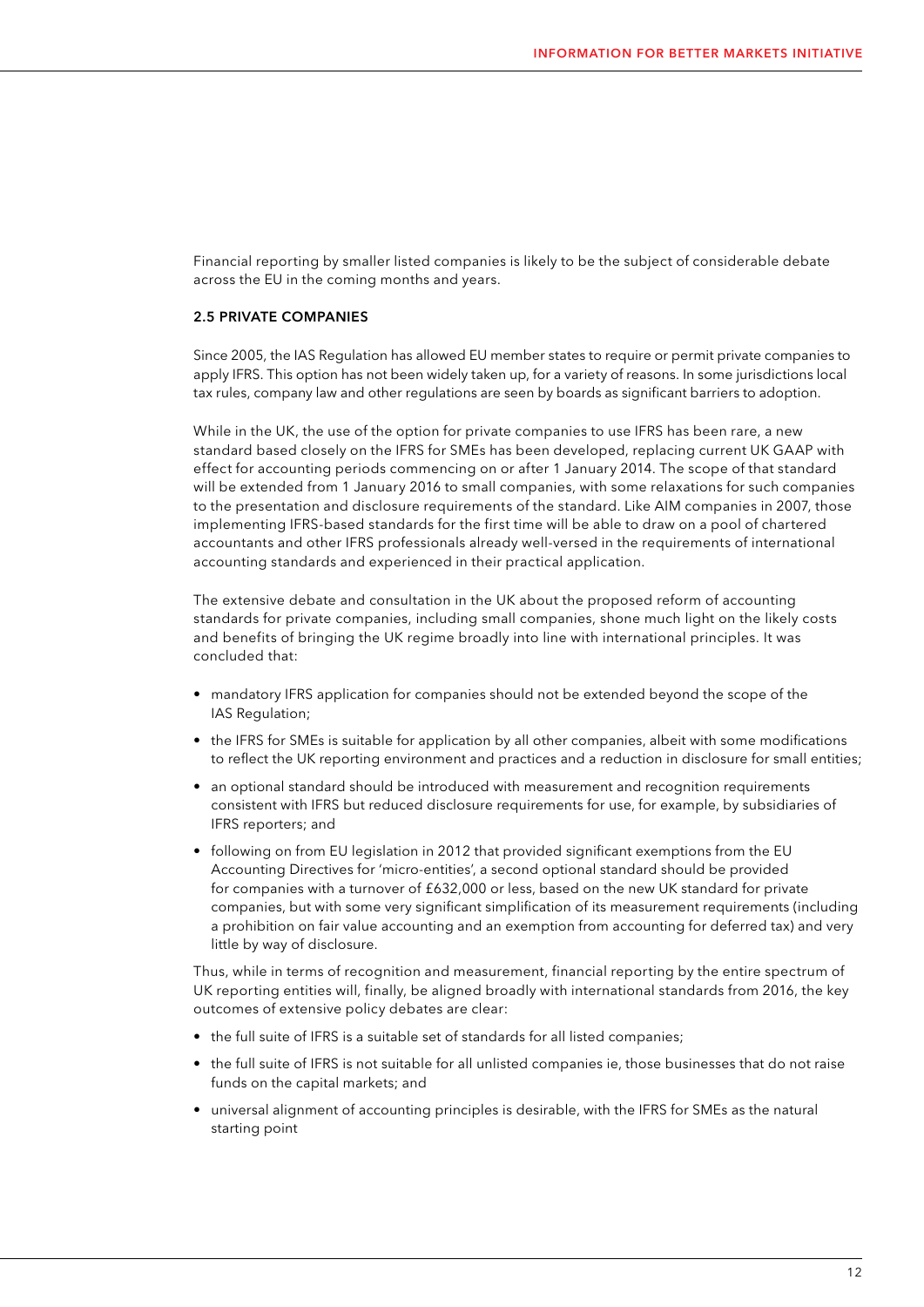# *3. Lesson three: local variants of IFRS should be kept to a minimum*

### 3.1 EU-ADOPTED IFRS ARE VIRTUALLY IDENTICAL TO IFRS AS ISSUED BY THE IASB

ICAEW has encountered an entrenched belief outside Europe that the EU has made significant changes to IFRS. This belief is misplaced, but it seems difficult to eradicate and might lend support to those in other jurisdictions who do not support IFRS adoption or convergence.

This belief may have been prompted by the so-called 'carve-out' in 2004 of certain requirements of IAS 39 relating to macro hedging. In reality, this carve-out affects only a small number of European banks and has not caused significant problems for the many other entities within the scope of the IAS Regulation. It might be helpful in this context for European companies to state where applicable, for the avoidance of doubt, that their financial statements not only comply with 'IFRS as adopted by the EU' but also with the standards issued by the IASB. Furthermore, many, including ICAEW, think that every effort should be made in the context of the forthcoming debate over endorsement of IFRS 9 and the IASB's continuing work on macro hedging to create the circumstances in which the carveout can be ended.

There have, however, been problems for some companies, caused by delays in adopting new and amended standards in the EU. To some degree this has been the result of the sometimes rather slow pace of the endorsement process, discussed below, including in relation to relatively minor amendments. Given the European Financial Reporting Advisory Group's (EFRAG) early involvement in the development of new standards, during which time relevant arguments and debates are well-aired in Europe, it is unfortunate for the final endorsement process to take so long that it risks missing the standard's stated implementation date (itself usually a generous period after the final standard's publication).

### 3.2 THERE IS NO CASE FOR SEPARATE EUROPEAN ACCOUNTING STANDARDS

There are still calls from some quarters for the development of a separate set of European accounting standards, perhaps based on, but not identical to, IFRS.

The responses to Philippe Maystadt's enquiries about IFRS in 2013 on behalf of the Commission suggest that few key European stakeholders support such a move. The risks of assigning the Commission or some newlycreated EU standard-setting body more leeway to modify international standards far outweigh any potential benefits. Indeed, there is a widespread view that any move in the direction of European standards would undermine investor confidence and damage severely Europe's capital markets, perhaps irreversibly, not least as experience suggests that the EU would find it challenging to create and maintain with any degree of success a common set of high-quality and widely-accepted accounting standards.

Such a development would, in our view, only impede progress towards economic growth in Europe and international financial reporting harmonisation. The IFRS 'brand', recognised by capital market participants around the world, cannot be trifled with without a risk of devaluing it entirely, endangering the whole global IFRS project. The EU should remain a powerful commentator on IFRS developments, but providing the Commission with more discretion to modify the IASB's standards would most likely damage rather than enhance European influence.

It is highly unlikely, nonetheless, that we will ever see everybody around the world using IFRS as published by the IASB. It is inevitable – albeit undesirable – that countries will from time to time be unable or unwilling to adopt individual standards without amendment. If it is accepted that jurisdictions will wish to retain ultimate political sovereignty in this area, this is a reality that is not going to disappear tomorrow. But we expect continuing and growing pressure from both markets and international regulators and development agencies for such countries to align their own standards as closely as possible with IFRS. Indeed, recent experience has shown that countries that initially make changes to IFRS tend to revert in time to full compliance in order to realise the full benefits of applying internationally-recognised standards.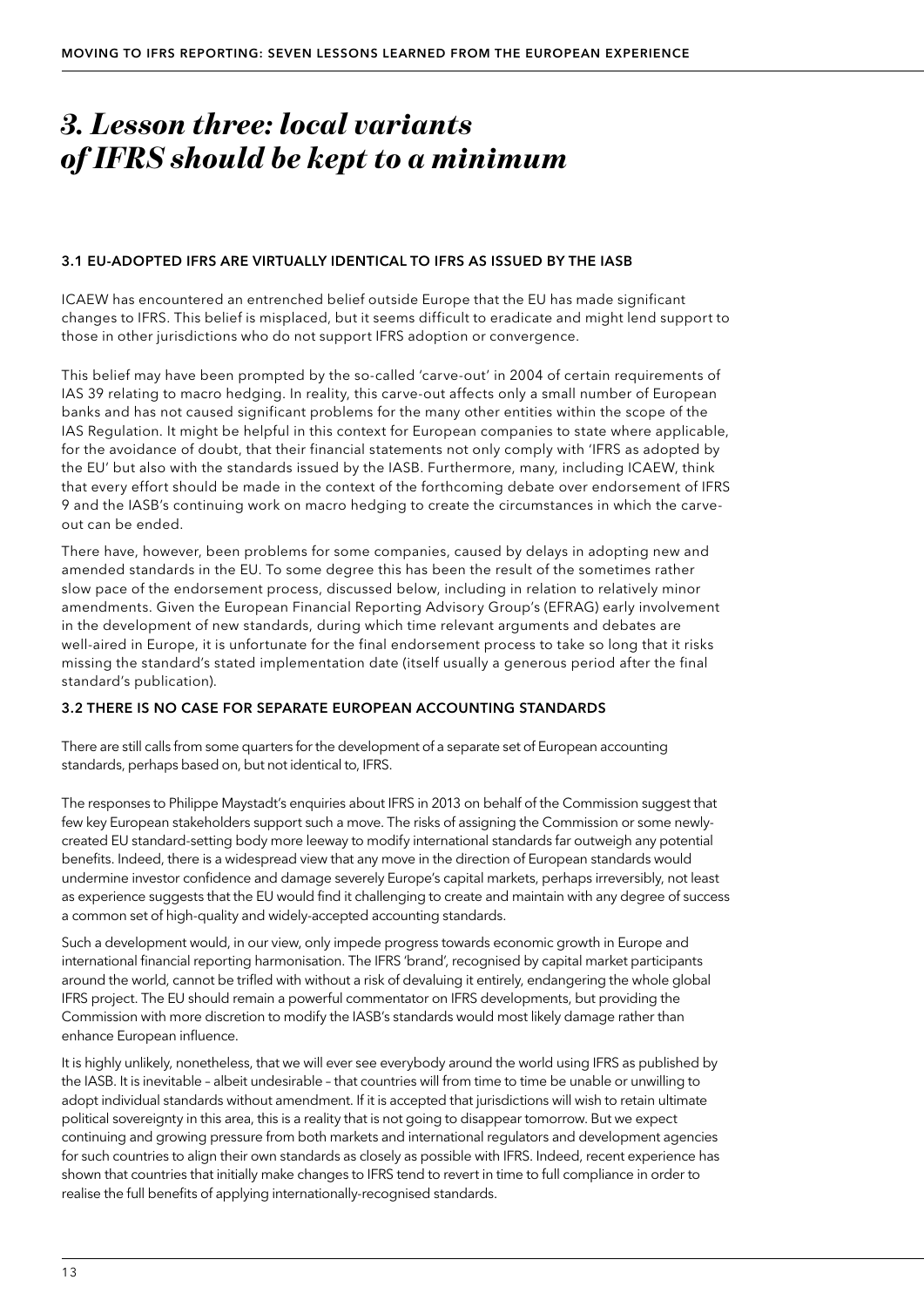### 3.3 AUTHORITATIVE LOCAL GUIDANCE AND INTERPRETATIONS SHOULD BE KEPT TO A MINIMUM

Companies in the early stage of IFRS implementation face many challenges, particularly in jurisdictions where the former accounting framework relies heavily on a detailed body of rules. This can lead to a clamour for additional guidance, as was the case in Europe in the run-up to the switch to IFRS. However, as few of the issues involved are likely to merit the publication of formal interpretations by the IFRS Interpretations Committee, there can be a temptation for national authorities to issue authoritative guidance or interpretations to supplement the requirements of IFRS.

Europe, after some initial wavering, stepped back from the brink. Local authoritative guidance and formal interpretations have been a rarity, and ICAEW continues to believe firmly that authoritative guidance on the application of IFRS should be a matter solely for the IFRS Foundation. The alternative is likely to be inconsistent authoritative interpretations, leading to less comparable financial reporting and a more complex body of accounting literature.

In some ways, this conclusion may seem counter-intuitive, as local prescription may seem likely to make things more comparable and less complex by, say, requiring all investment properties to be measured at fair value or requiring all banks to create provisions of x% against their loan books. And within national boundaries that may be true. But if each country issues its own guidelines and rules, international comparability and investor confidence would become progressively weaker. Moreover, in some cases, prescribing or limiting what companies can or cannot do would make it impossible to claim compliance with IFRS as issued by the IASB.

Having said that, the IFRS Foundation itself should avoid a proliferation of interpretations, as that would dilute the primarily principles-based nature of IFRS and might well stymie over time the emergence of good practice and common market-driven understanding. Sometimes less is more, and the experience in Europe seems to underscore this.

Professional judgement will always need to be used when applying financial reporting standards to complex, uncertain or new transactions or events. Putting in place what amount to ever more detailed rules will never overcome this and in the end becomes self-defeating, as more rules lead to more opportunities for underlying principles to be circumvented. Amending standards too regularly – and amending new standards too soon – similarly may prove to be more harmful then helpful.

Prudential and other regulators are important stakeholders in the financial reporting process, as we observe in the following section, but can have a distinct focus, not necessarily aligned at all times with the interests of investors. A clear division between the responsibilities of standard-setters and regulators is therefore of high importance. Experience suggests that it will sometimes be necessary for regulators to clarify the interaction of IFRS with local law or regulation, and occasionally to take account of very significant cultural differences. But regulators should avoid straying into the area of general interpretation of IFRS or the development of authoritative application guidance.

If regulators see a need to go beyond clarifying the interaction with local requirements, they should do so only after liaising closely with the IASB. Acting in isolation not only detracts from the international nature of IFRS, it also results in divergence in application. In some cases, too much regulation may even make communication with investors poorer rather than better. For example, some think that the European Securities and Markets Authority's (ESMA) proposed guidelines on alternative performance measurement – which suggested that non-GAAP measures should be presented with less prominence than GAAP information – may make it harder for companies to tell their underlying economic story.

Non-authoritative views and practical examples and illustrations regarding how IFRS might be interpreted are a different matter; everyone is entitled to express their own views on accounting matters.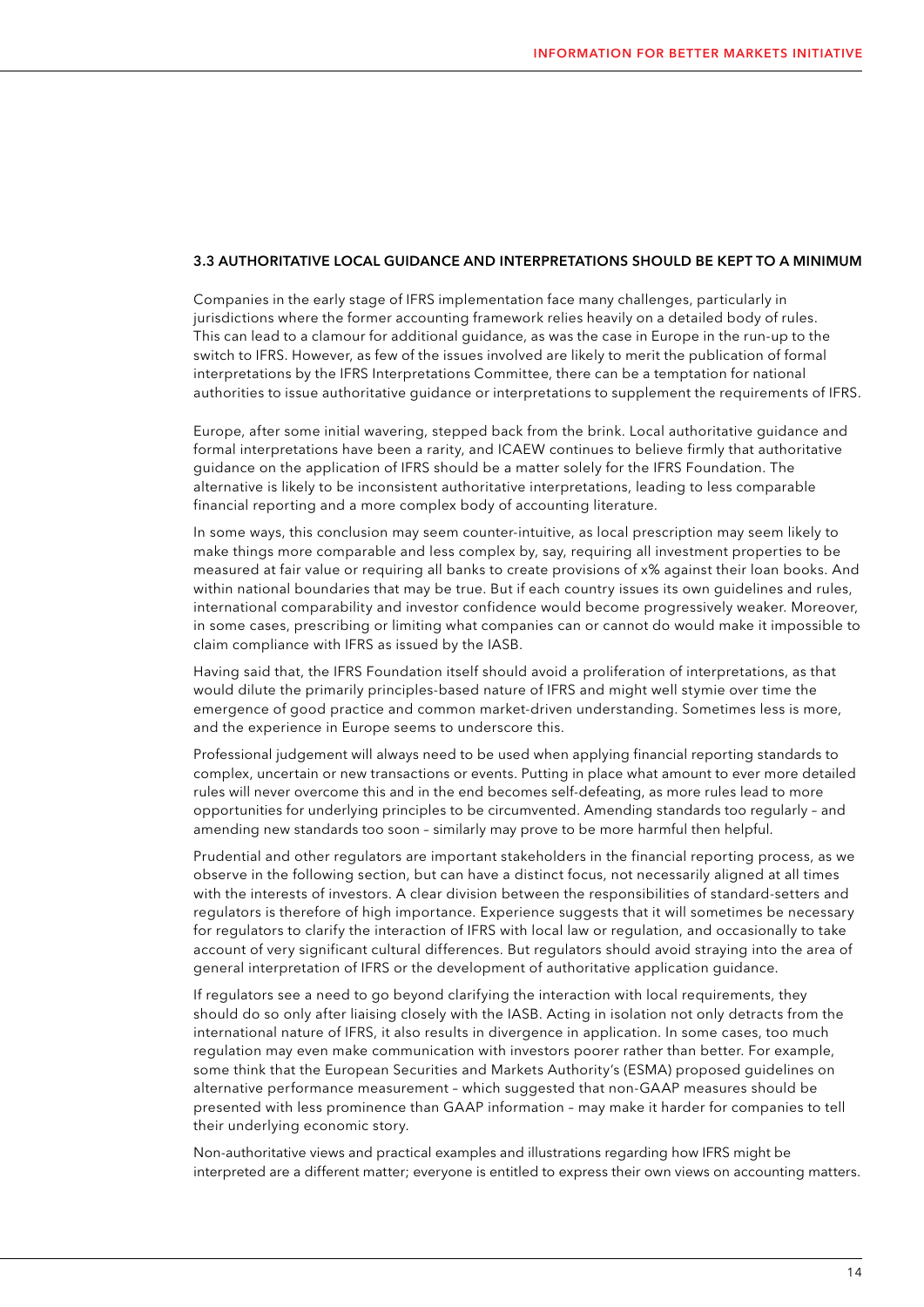### 3.4 100% UNIFORMITY MAY NEVER BE POSSIBLE

Differences in IFRS implementation that arise from differences in corporate governance, auditing and regulatory regimes will no doubt persist for a long time to come. We do not live in a homogeneous world, and just have to accept that. We should not expect that even a single set of global standards will mean complete uniformity across the planet. Local differences – some deliberate, some accidental – seem likely to be a feature of the world for the foreseeable future.

But we can expect their significance in a financial reporting context to decline over time as both regulatory and market forces tend to push further towards globalisation. Perhaps, therefore, we should not be overly concerned about local differences in how IFRS are applied, provided they remain relatively minor in nature, or perhaps result simply in differences in presentation. It should not be forgotten that previous national GAAPs were not free from inconsistency of application.

Dialects and accents within one national 'language' always existed. Is it realistic to expect IFRS to be any different, especially given their global reach?

### LESSONS LEARNED

For jurisdictions on a journey towards IFRS adoption, making amendments to individual IASB standards or carving out aspects of IFRS that they dislike may seem like attractive options, with little cost. Likewise, it is easy for local standard-setters or regulators to give in to the temptation of issuing unnecessary local guidance or interpretations, rather than relying on the exercise of appropriate professional judgement. However, most investors do not have the time or the resources to study the intricacies of local variations from IFRS as issued by the IASB, or to easily understand the implications of carve-outs or amendments. They want to be confident that the IFRS brand has been adopted by jurisdictions in full.

Experience suggests that the full benefits of IFRS adoption can only be reaped if the standards are adopted in full and not accompanied by local interpretations or quasi-interpretations, except where local legal or cultural differences make them absolutely necessary. While it needs to be acknowledged that 100% uniformity may never be possible, as even a global language will encompass different dialects and accents, formal carve-outs should be kept to a minimum and, wherever possible, should have a limited life.

Despite the impression some may have, with few exceptions, this has been the approach taken by the EU.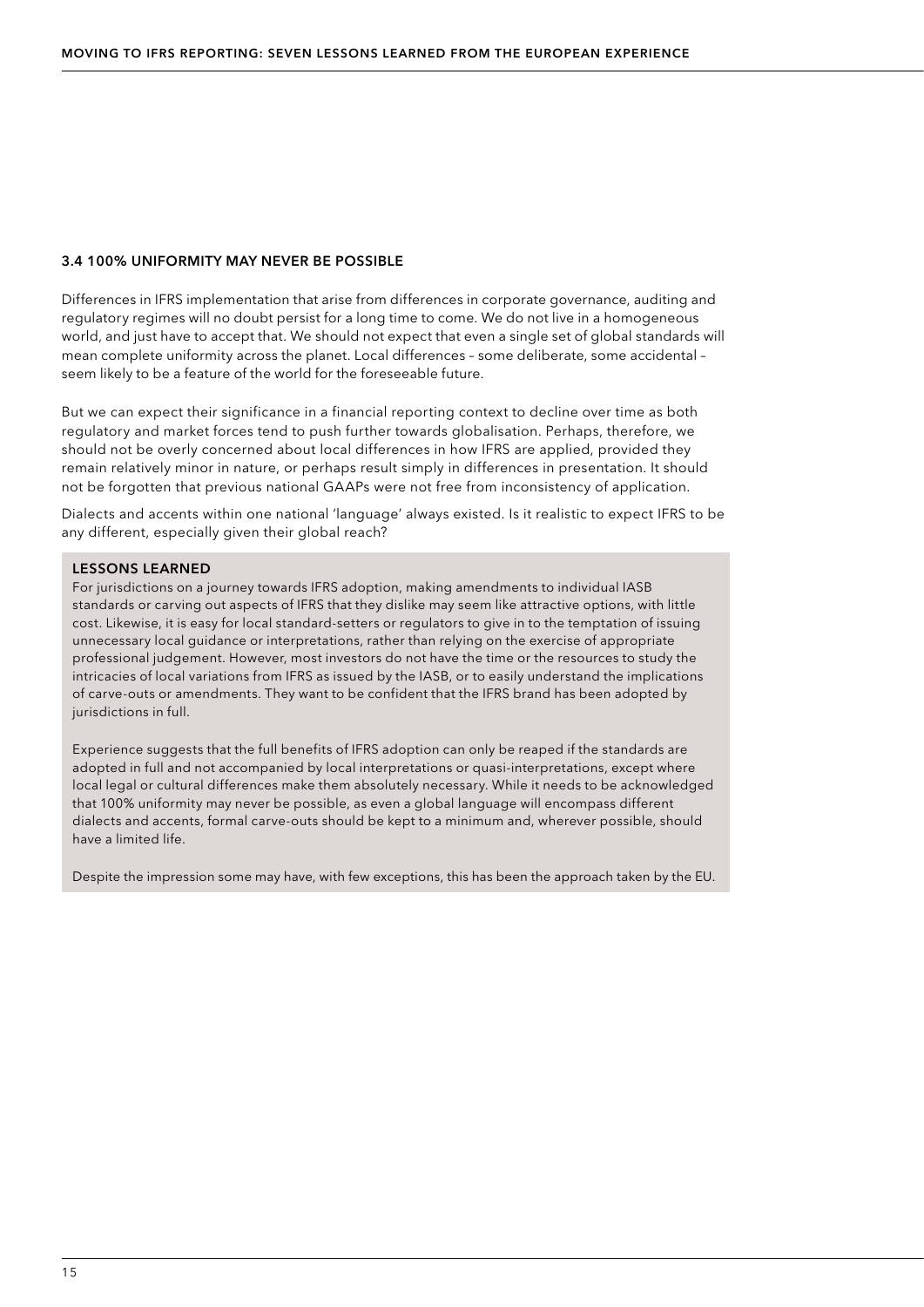# *4. Lesson four: sometimes complexity is unavoidable*

### 4.1 LENGTHIER FINANCIAL STATEMENTS

Listed companies in the EU have seen a relentless growth in the length and complexity of their financial statements in recent years. The blame for this growth is often laid at the door of IFRS. Some commentators claim that international standards are too complex. Moreover, the lengthy and often very detailed disclosures that IFRS requires have attracted much criticism.

### 4.2 MODERN BUSINESS IS COMPLEX

Complexity in financial reporting has, however, more than one cause. In particular, few would deny that the transactions that entities undertake have become more complex in recent decades, especially in relation to financial instruments. As financial reporting seeks to faithfully portray the economic substance of transactions, it too has inevitably become more complex. While there are arguments to suggest that accounting developments can encourage the development of more complex financial products, there seems little doubt that much of the complexity that exists in financial reporting reflects the complexity of modern business and finance.

Some areas of IFRS financial reporting – such as accounting for financial instruments – can certainly be difficult to understand. However, this is often because the transactions reported are themselves complex and difficult to understand: not many people fully understand the more complex types of derivatives. Financial reporting could be made simpler by ignoring the complexity of what it attempts to portray, but we do not think that this would be sensible or helpful to users. For example, it would be possible to make the financial reporting of derivatives easier to understand by reverting to the pre-IFRS practice of not recognising them on-balance sheet and deferring the recognition of gains or losses until they are settled, but clearly this would not be at all helpful to investors.

Complexity can, however, result from the need to apply unclear or inappropriate accounting requirements to relatively simple transactions or arrangements. This aspect of complexity is unacceptable. Indeed, ICAEW continues to urge the IASB to strive to minimise complexity in its standards, and to redouble efforts to eliminate unnecessary disclosure. The IASB also needs to hold fast to the vision of principles-based standards that require a reasonable degree of judgement in their application. But, overall, the degree of complexity in IFRS reporting may not be as unreasonable as some suggest.

### 4.3 DISCLOSURE OVERLOAD

Much has been written in Europe and elsewhere about 'disclosure overload' in recent years, with some preparers contending that the time has come to re-evaluate what financial statement disclosures are really needed. A number of commentators have suggested that it would be possible to simply 'take a red pen' to swathes of IFRS disclosures, eliminating many existing requirements at a stroke.

The IASB is aware of concerns over disclosure overload. It is undertaking a broad-based initiative to explore how disclosures in IFRS financial reporting can be improved and has instigated a number of research projects under the umbrella of its 'disclosure initiative'. It is hoped that this holistic approach will ultimately lead to the development of a set of principles for disclosure in IFRS financial statements.

However, it is important to consider the other side of the coin. In our experience, investors and analysts value the contents of audited annual financial statements as a natural starting point for analysis, as a regular point of reference, and as a source of validation of financial results and position. They typically want more disclosure, not less. The recent work of the UK FRC's Financial Reporting Lab has, as much as anything, drawn attention to the diversity of the information needs of investors and their varying views on the best way to improve presentation, clarity and conciseness in listed company financial reports. The scope for unforeseen consequences of a rush to cull disclosures is potentially enormous.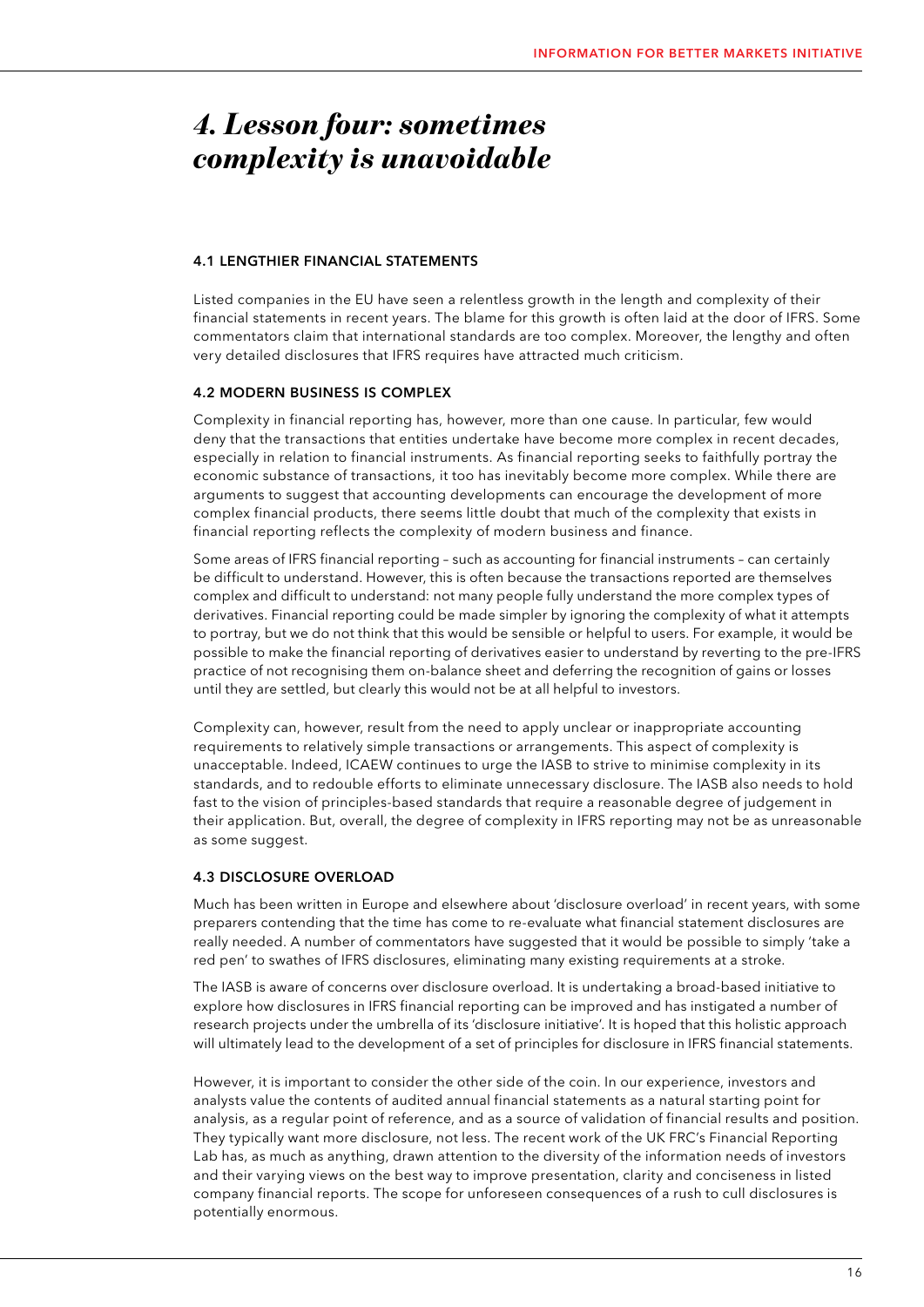Addressing this conundrum remains critical to the future success of IFRS. The disclosure initiative is a good step in the right direction, and is widely supported. But it's only a partial solution to a deepseated problem.

### LESSONS LEARNED

The complexity of IFRS reporting requirements may well discourage some countries from fully embracing international standards. However, we would encourage such countries to think again, especially in the context of listed companies. Simplicity or a reduced disclosure regime are not desirable if they mean that investors are less well informed or have to seek additional information to explain the numbers reported in the annual financial statements.

We live in a complex world: where it is avoidable, accounting complexity is unacceptable, but today's business transactions will often necessitate complex accounting solutions.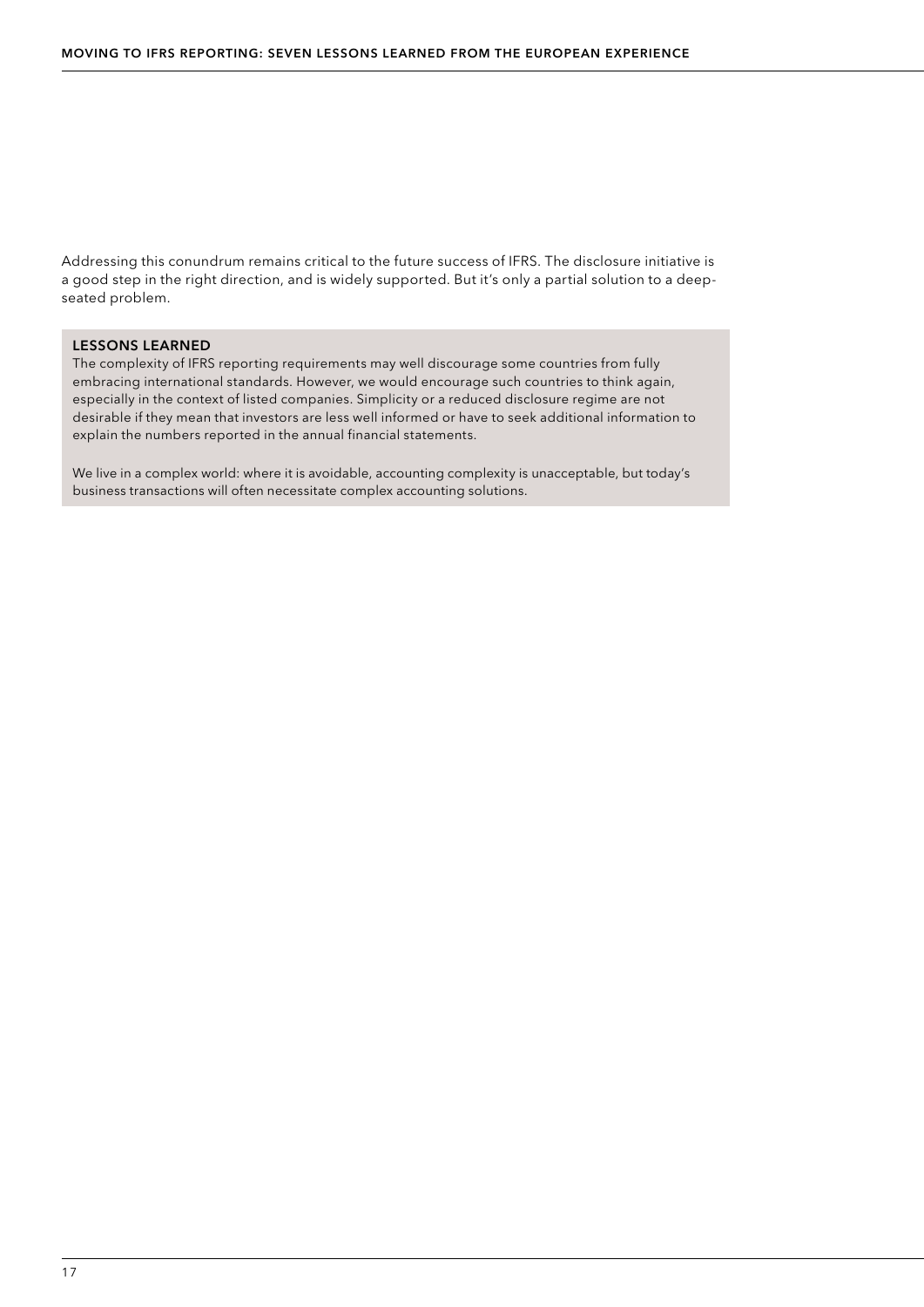# *5. Lesson five: national standard-setters and regional groupings are important*

### 5.1 A NEW ROLE FOR A NEW ERA

As the use of IFRS has spread across the globe, questions have inevitably been asked about what role should be played by national standard-setters in countries where global standards have been adopted.

Ten years ago, some were suggesting that national standard-setters would not be needed in Europe in the new era of global standards and that they would simply wither on the vine. However, the reality is that they continue to have a number of vitally important roles to play, including undertaking research, providing guidance on the IASB's priorities, encouraging stakeholder input from their own jurisdictions into the IASB's due process and identifying emerging issues. Some have also made the case for national bodies continuing, for example, to develop local standards for not-for-profit organisations or micro-entities.

The need for strong national standard-setters is, perhaps, greater today than ever before.

In the UK, the case for retaining a national standard-setter has been debated at length since 2005, with the resounding conclusion that a well-resourced national body remains critical for setting standards for UK entities other than listed companies and for influencing the debate at international level.

### 5.2 REGIONAL BODIES HAVE AN INCREASINGLY IMPORTANT ROLE TO PLAY

The emergence of regional bodies such as EFRAG, the Asian-Oceanian Standard-setters Group (AOSSG), the Group of Latin-American Accounting Standard Setters (GLASS) and the Pan African Federation of Accountants (PAFA) provides the IASB with the opportunity of not only working with individual national standard-setters, but increasingly with regional groupings too.

Together with national standard-setters, these regional groupings of national standard-setters and others have the potential to play an important role in undertaking coordinated research, field testing and outreach activities, thereby contributing to shaping the global debate by sharing experience. Efforts should continue to ensure that this potential is realised, which can only improve both the overall quality of IFRS and consistency of application.

It is early days, but it seems unlikely that regional groupings could – or should – completely displace national standard-setters as key partners of the IASB. The efficiency of the standard-setting process will clearly be enhanced where coherent and broadly-agreed regional views can be reached and presented to the IASB. But this process should not dilute the richness of the debate or deny national standard-setters with a minority point of view a fair hearing. In many cases, it may continue to be better for regional groupings to present a balance of views to the IASB rather than attempt to agree upon a single solution.

In our view this remains the case in Europe, notwithstanding the efforts of EFRAG to present a single European voice when responding to IASB proposals. ICAEW strongly supports the overall objective of better coordinating the views of Europe on IFRS developments and recent reforms to improve the effectiveness of EFRAG. However, this should not be at the expense of reducing the richness, in both breadth and depth, of the European contribution to the international debate during the development of the standards. We encourage organisations across Europe to work closely with the newlyconstituted EFRAG in developing their submissions to the IASB, although organisations like ICAEW will no doubt continue, where appropriate, to submit their own views on IFRS proposals directly to the IASB. This approach should ensure that the views of all jurisdictions and key stakeholders are heard and understood – experience shows that anything less invariably leads to tensions and dissatisfaction in the long run.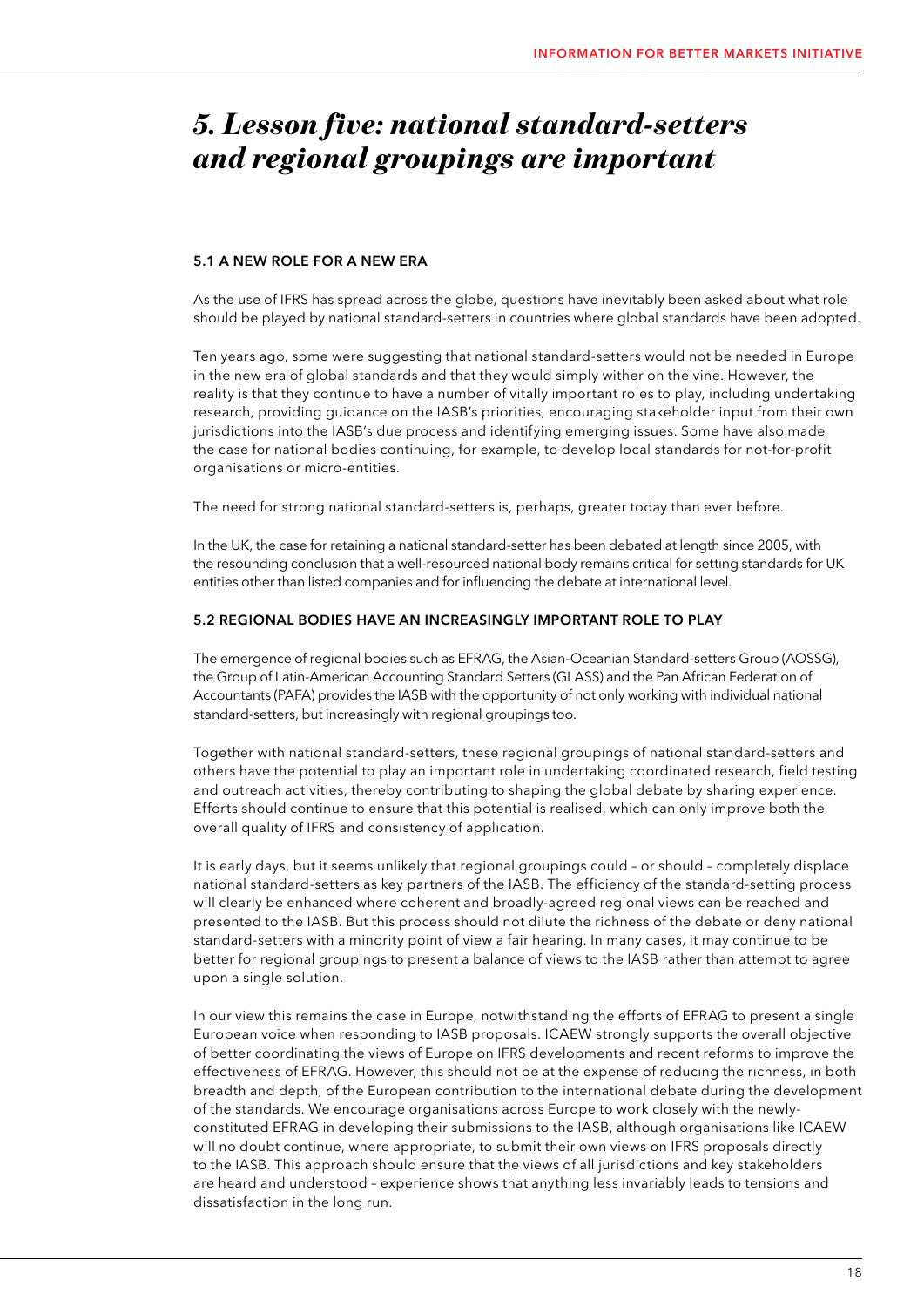### 5.3 FROM BI-LATERAL AGREEMENTS TO A MULTI-LATERAL MODEL

The creation of the Accounting Standards Advisory Forum (ASAF) in 2013 was designed to formalise and streamline relationships between the IASB and representatives from the global standard-setting community.

In our view, the creation of this new body is a major step in the right direction. It provides a formal mechanism through which national standard-setters from Europe and the rest of the IFRS world and regional bodies can contribute constructively towards the achievement of the IASB's goal of developing globally accepted high-quality accounting standards by bringing local perspectives to the IASB's technical work and offering feedback on important issues.

Ever closer involvement with key national standard-setters and regional groupings – as well as with securities regulators, auditors and national accounting institutes – should help over time to transform the IASB into a truly global and accountable organisation. This, in turn, should help to engender an increased sense of ownership among stakeholders in Europe and around the world, perhaps reducing the likelihood of local amendments, interpretations and carve-outs.

### LESSONS LEARNED

In an era of global standards and global markets, strong national standard-setters continue to be essential partners of the IASB. This is not likely to change. Both national bodies and, increasingly, regional groupings have a central role to play in undertaking coordinated research, field testing and outreach activities as full members of a unique global standard-setting partnership.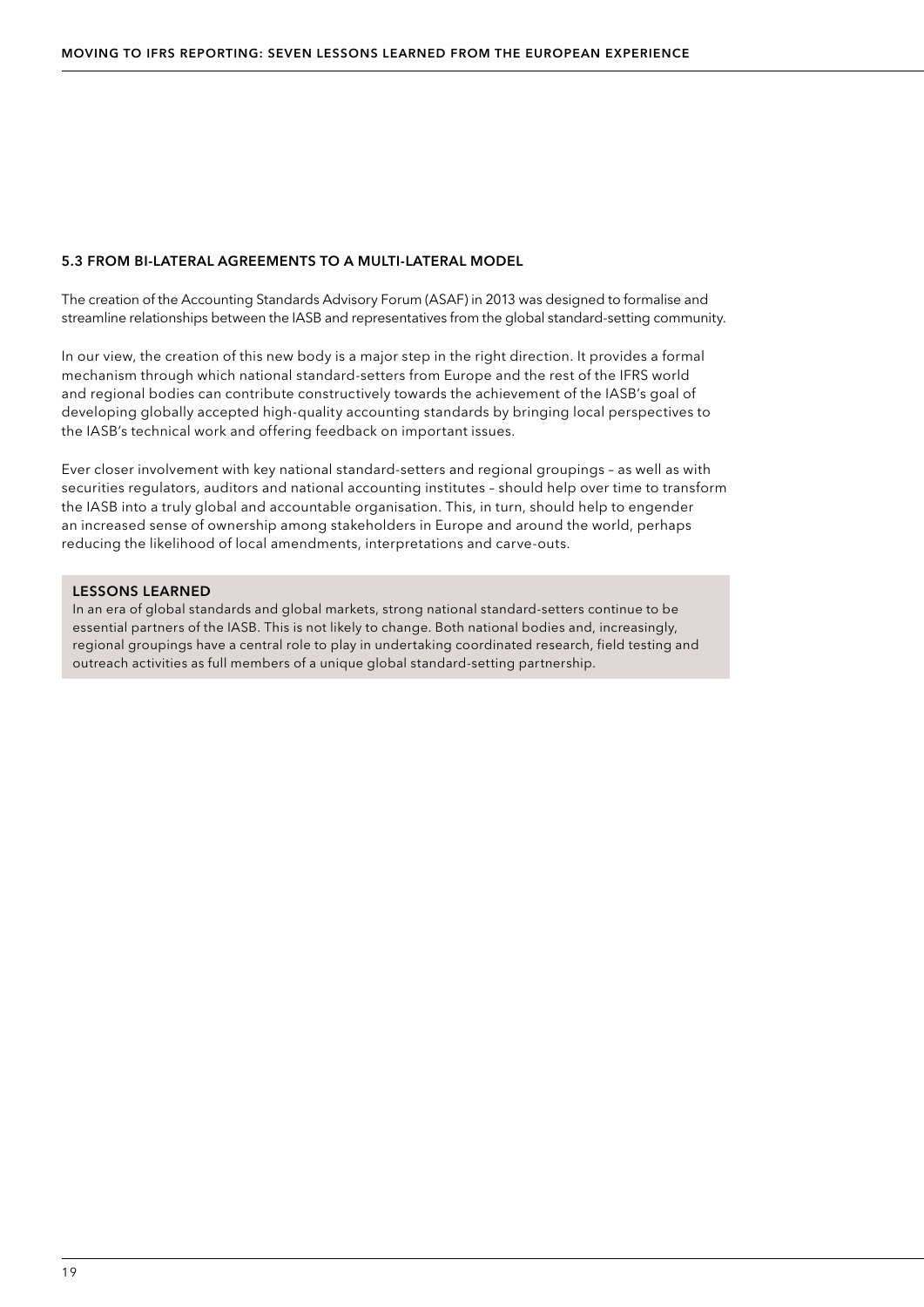# *6. Lesson six: strong national enforcement is critical*

### 6.1 THE IMPORTANCE OF STRONG ENFORCEMENT

Any assessment of financial reporting cannot be undertaken without reference to the local professional and institutional infrastructure. In particular, the EU experience shows that robust enforcement, including that exercised by the courts, is an essential corollary of good financial reporting. Without the introduction of appropriate enforcement mechanisms for IFRS reporting, alongside, among other things, high standards of professional education and training, corporate governance and auditing, there will be no certainty that the accounting information reported by listed companies is either reliable or comparable.

### 6.2 THE ROLE OF REGULATORS

The IFRS Foundation can improve understanding of IFRS and equip preparers with the skills needed to apply principles-based standards through its educational initiatives. It is also responsible for issuing standards that can be enforced consistently. But it is not responsible for ensuring consistent application of those standards around the world. The job of enforcing IFRS is – quite rightly – left to regulators. The IFRS Foundation must therefore rely on bodies such as IOSCO and ESMA to coordinate enforcement of its standards internationally.

National regulators around the world and regional and international umbrella organisations therefore have a critical role to play in the new era of global financial reporting. First steps have been taken in this regard, but there is still more to do. If they are to be more effective, they need to work together very closely not only with the IFRS Foundation, but also with each other. Only by routinely exchanging information, sharing perspectives and comparing experiences can they ensure that enforcement is consistent on a global scale. In this connection, it is widely agreed in Europe that ESMA plays an important role by providing an effective conduit for the transmission of information around the EU on the enforcement of IFRS and facilitating a broad consistency of approach among national regulators. Doing so encourages improvement in EU jurisdictions with less rigorous monitoring and enforcement mechanisms.

At the same time regulators should seek to avoid unintended consequences. In particular, they need to ensure that, by their actions and style, they do not encourage disclosure of immaterial items or stifle the exercise of the professional judgement that underpins the application of principles-based standards.

### 6.3 ENFORCEMENT IN THE EU

The IAS Regulation requires EU member states to take appropriate action to ensure compliance with IFRS. In other words, enforcement is the primary responsibility of each individual member state.

ESMA has an important role in encouraging consistency and coherence in enforcement across the EU through, among other things, reporting the results of thematic reviews and setting common enforcement priorities. But there are some calls for a more centralised approach to enforcement within the EU. Critics say that inconsistent application is inevitably built into a system in which some national regulators tell preparers how they should comply with specific requirements of IFRS, while others do not. They also point out that further inconsistencies occur because companies will often decide how to choose from the options available under IFRS by reference to what used to be done under their previous GAAPs.

While acknowledging that the quality of enforcement does vary from member state to member state, ICAEW does not support any enhancement of ESMA's powers or role at the expense of those of member states. Experience suggests that an effective enforcement regime should be based on the operation of effective national enforcement bodies. They understand the specific requirements of the national regulatory framework and, as a result, are best placed to tailor their enforcement approach accordingly. National regimes also tend to be speedier and more efficient in delivering judgements.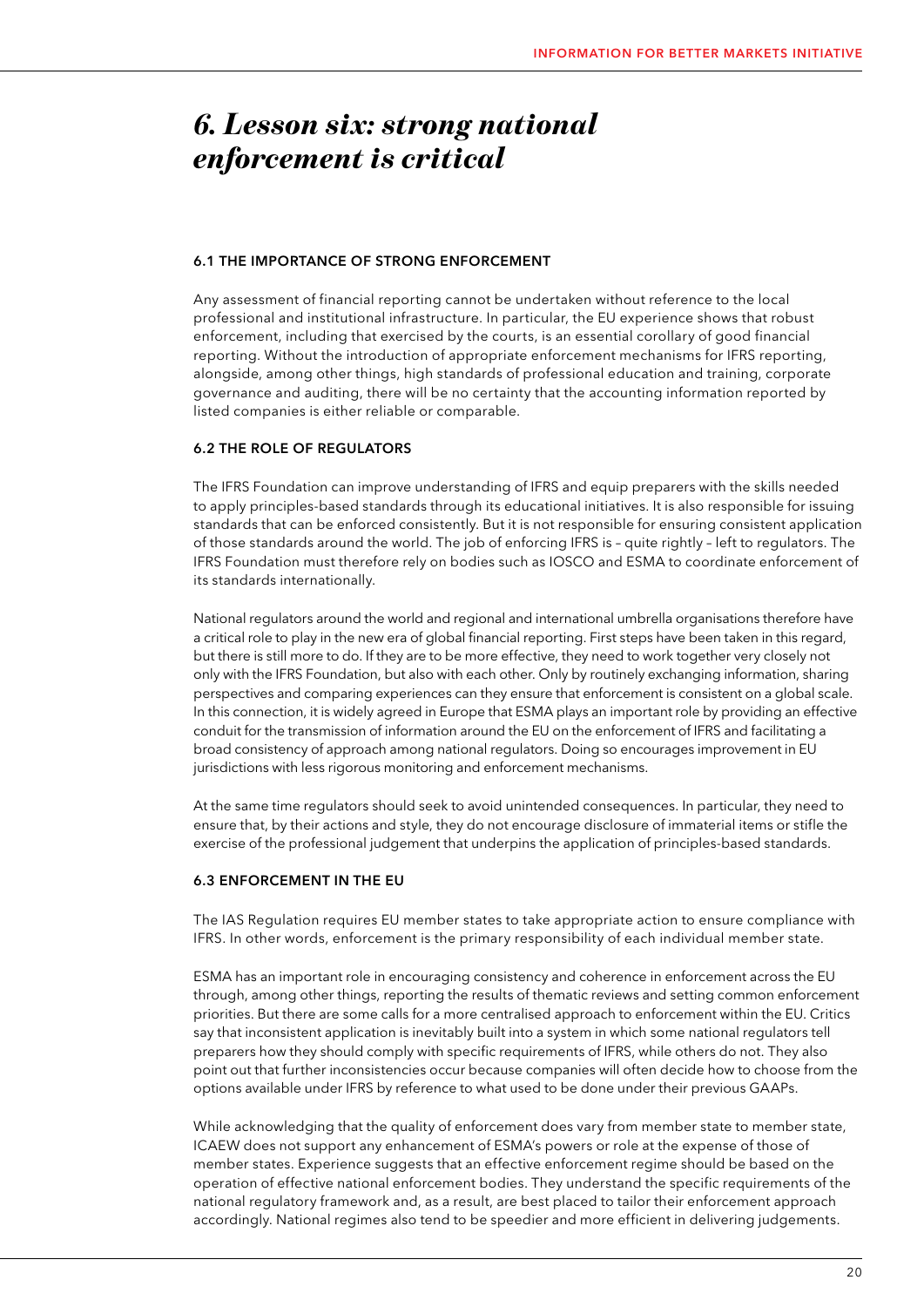Guidance designed to promote more consistent enforcement of financial information is, of course, welcome, particularly to help ensure that regulators remain even-handed, for example between domestic and foreign companies listed in their country. It is appropriate that ESMA continues to encourage coordination and cooperation and to issue best practice guidelines for national enforcers. However, any regional guidelines must pay due regard to the diversity of national markets and enforcement regimes.

ESMA also maintains a database of enforcement decisions by national enforcers across the EU. It regularly publishes extracts from this database with the aim of providing preparers and users of financial statements with relevant information on the appropriate application of IFRS and informing market participants about which accounting treatments European national enforcers may consider as compliant with IFRS. Publication of these decisions, together with the rationale behind them, should contribute to the consistent application of IFRS in the EU. Regulators in jurisdictions which have recently adopted IFRS, or which are in the process of doing so, may wish to consider sharing information in this way.

### LESSONS LEARNED

Any assessment of financial reporting cannot be undertaken without reference to the local professional and institutional infrastructure. Policymakers in jurisdictions thinking about introducing IFRS reporting should first consider how they will ensure that the standards are enforced robustly. While they can look for support from international and regional bodies such as IOSCO and ESMA, a strong national enforcement regime is essential to realise the potential benefits of adopting global accounting standards.

Experience in Europe has also demonstrated the vital importance of mechanisms for sharing and coordinating enforcement decisions as a means of complementing and reinforcing nationally-based enforcement arrangements.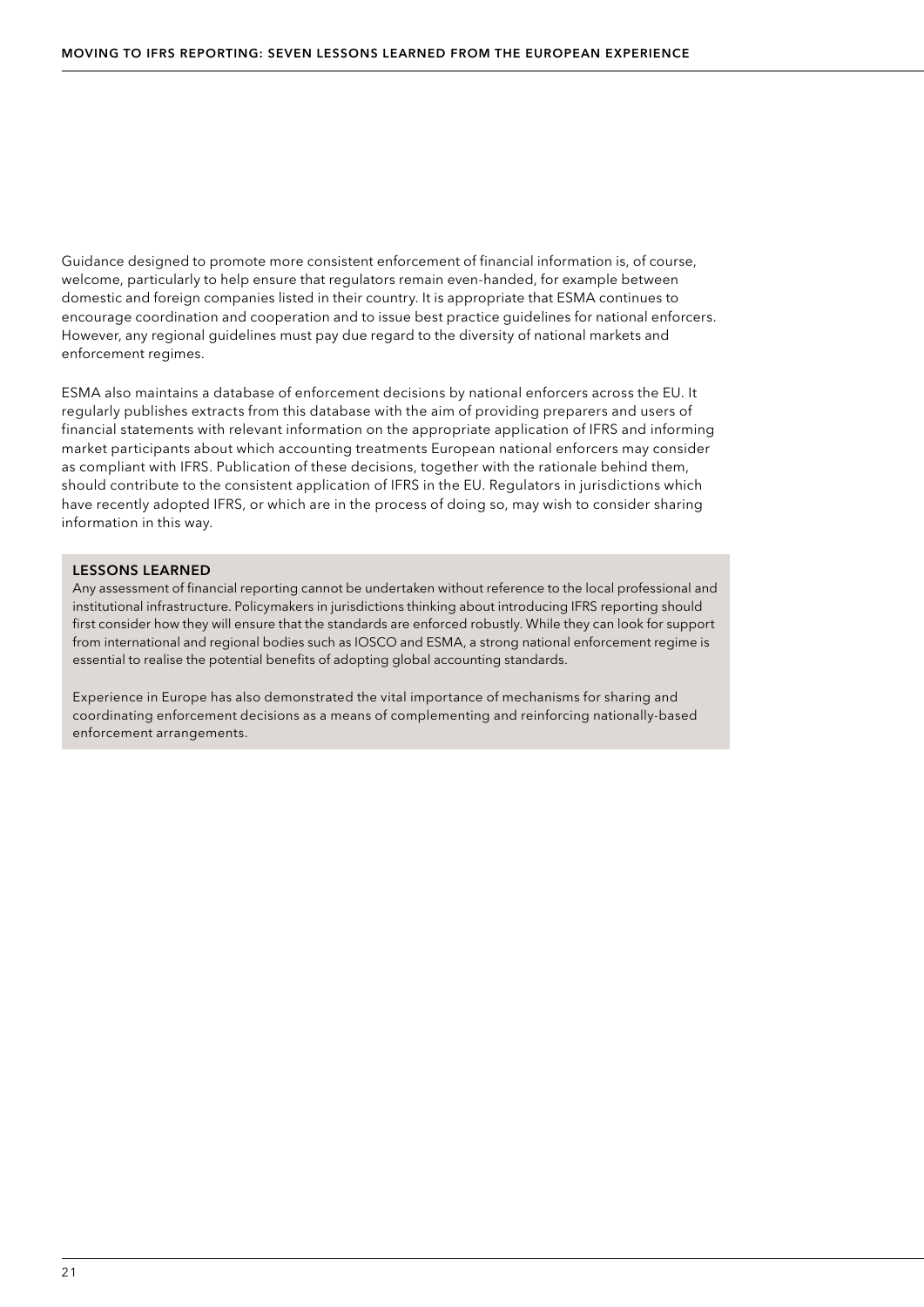# *7. Lesson seven: endorsement underpins legitimacy*

### 7.1 THE ENDORSEMENT PROCESS

IFRS are adopted on a standard-by-standard basis for use in the EU. Under this process – referred to as 'endorsement' – each individual standard, amendment and interpretation is considered separately and a decision made on whether to adopt or reject it. This contrasts with the process in some other jurisdictions – such as South Africa – where all standards and amendments are immediately effective as and when issued by the IASB.

It is instructive to understand the various steps that endorsement involves in the EU. The procedure is:

- the IASB issues a standard;
- EFRAG consults formally with constituents, advises on endorsement and examines the potential impact;
- the Commission drafts an endorsement regulation;
- the member state representatives that make up the Accounting Regulatory Committee (ARC) vote and give an opinion;
- the European Parliament and Council examine the standard; and
- the Commission adopts the standard and publishes it in the Official Journal.

According to the Commission, this process typically takes eight months to complete. However, in some cases it has taken much longer, and such lengthy delays can create uncertainty over whether or not a standard will be endorsed. In some cases, this may lead to companies deferring changes to systems and processes that are needed to comply with the new requirements until such time as the outcome of the endorsement process is certain. Where major systems changes are needed – which may well be the case when it comes to implementing the new and upcoming standards on revenue recognition, financial instruments and leasing – such delays could result ultimately in companies incurring higher costs than would otherwise have been the case.

Moreover, where the endorsement mechanism has led to delayed effective dates in the EU – most notably for the five new and revised standards on interests in other entities (ie, IFRSs 10–12 and revised versions of IAS 27 and 28) – this can create problems for international groups. They may find that the standards that are applicable in the various jurisdictions in which the group operates have become unhelpfully 'out of sync'. This is not a course of action to be taken lightly.

Non-endorsement – as opposed to changes to effective dates – is in many ways seen in Europe as the option of last resort, an option most stakeholders hope that the EU never has to use. Nonetheless, the threat of non-endorsement remains, in practice, an effective means of ensuring that Europe's voice continues to be listened to very attentively by the IASB. However, rather than risk undermining the legitimacy of a new standard by threatening to deploy the 'nuclear option' at the eleventh hour, in our view it is always preferable for Europe to be proactively involved in the standard-setting process from the outset and willing to accept in the final analysis the results of rigorous and inclusive global due process.

While the process for reaching endorsement decisions is rather complex and protracted, overall it has been essential as a means of establishing the legitimacy of IFRS in the EU. Moreover, it has resulted in few decisions not to endorse a standard or to apply an effective date that differs from that set out in a new IFRS, both of which are undesirable outcomes. Nonetheless, we believe that it should be possible to expedite the final endorsement process of a completed standard through earlier and more constructive engagement over proposed and pending new standards between the IASB and key European stakeholders, including MEPs and the reformed EFRAG, and indeed between key European stakeholders.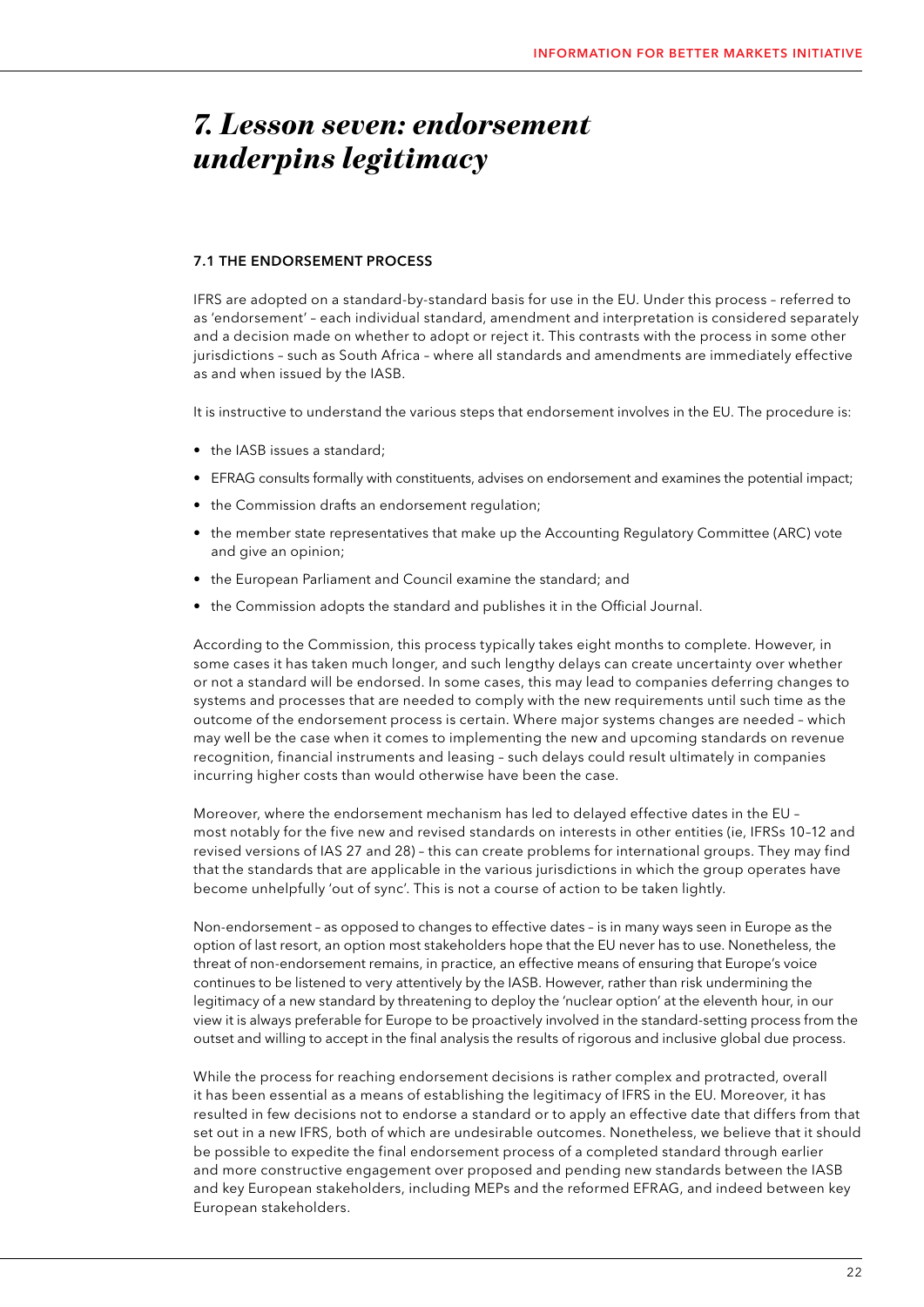### 7.2 ENDORSEMENT CRITERIA

Under the IAS Regulation, any IFRS to be adopted in the EU must:

- be consistent with the 'true and fair' view required by the EU's Accounting Directive;
- be favourable to the 'public good' in Europe; and
- meet basic criteria on the quality of information required for financial statements to serve users ie, statements must be understandable, relevant, reliable and comparable and must provide the financial information needed to make economic decisions and assess stewardship by management.

The influential 'Maystadt Report',<sup>12</sup> submitted to the Commission in October 2013, considered ways in which the EU could enhance its role in international accounting standard-setting. The recommendations of the report on the endorsement process – now in the process of being implemented – discussed in particular the possibility of expanding the 'public good' criterion to make it clear in the law that any accounting standards adopted should neither jeopardise financial stability in the EU nor hinder the EU's economic development.

The majority of stakeholders consulted by Maystadt, including ICAEW, argued that the existing criteria had operated successfully and saw no good reason to legislate to add new or expanded criteria for endorsement. After all, the receipt of transparent, faithfully represented financial information by capital providers is fundamental to their investment decisions and as such can be seen to underpin the efficient operation of financial markets. While financial reporting is of interest to a broad range of stakeholders, accounting solutions should be determined principally to meet the objective of satisfying the information needs of investors – the primary users of annual financial statements under the IASB's Framework – not according to other social or economic policy objectives.

To the extent that economic development and financial stability should be considered during the endorsement process, this falls squarely within the existing requirement to consider the 'public good'. EFRAG is now considering how to do this more rigorously. However, we agree with those in Europe who argue that financial stability and prudential supervision should always be delivered primarily through regulatory regimes, not through seeking to influence or change financial reporting. That would disadvantage investors without the power to request additional or different information from companies; in contrast, prudential regulators can always demand more or different information.

### LESSONS LEARNED

Despite concerns over the time and effort involved, the EU's endorsement process – involving member state representatives and the European Parliament – has proved a critical means of establishing the political legitimacy of IFRS in Europe.

The approach to endorsement taken around the world will vary according to local circumstances. But jurisdictions considering IFRS adoption should aim to develop mechanisms with clearly defined and manageable timetables, necessitating the early engagement of key local stakeholders and involvement from the start by the body responsible for endorsement in the standard-setting process.

When considering the scope and relative importance of endorsement criteria, policymakers should ensure that the need of investors and other users for transparent financial information is not overshadowed by reference to wider social, prudential or economic policy objectives.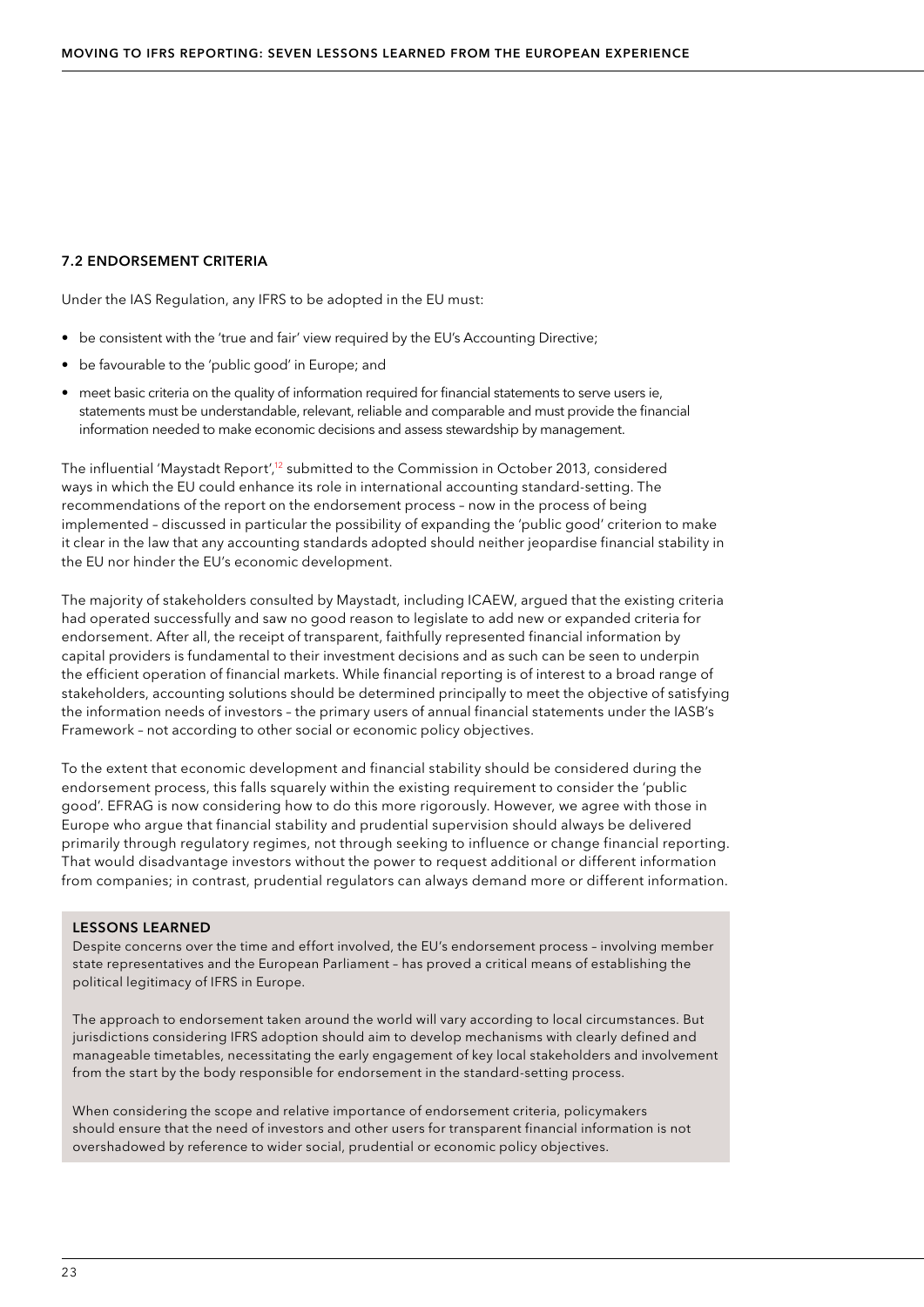# *Appendices*

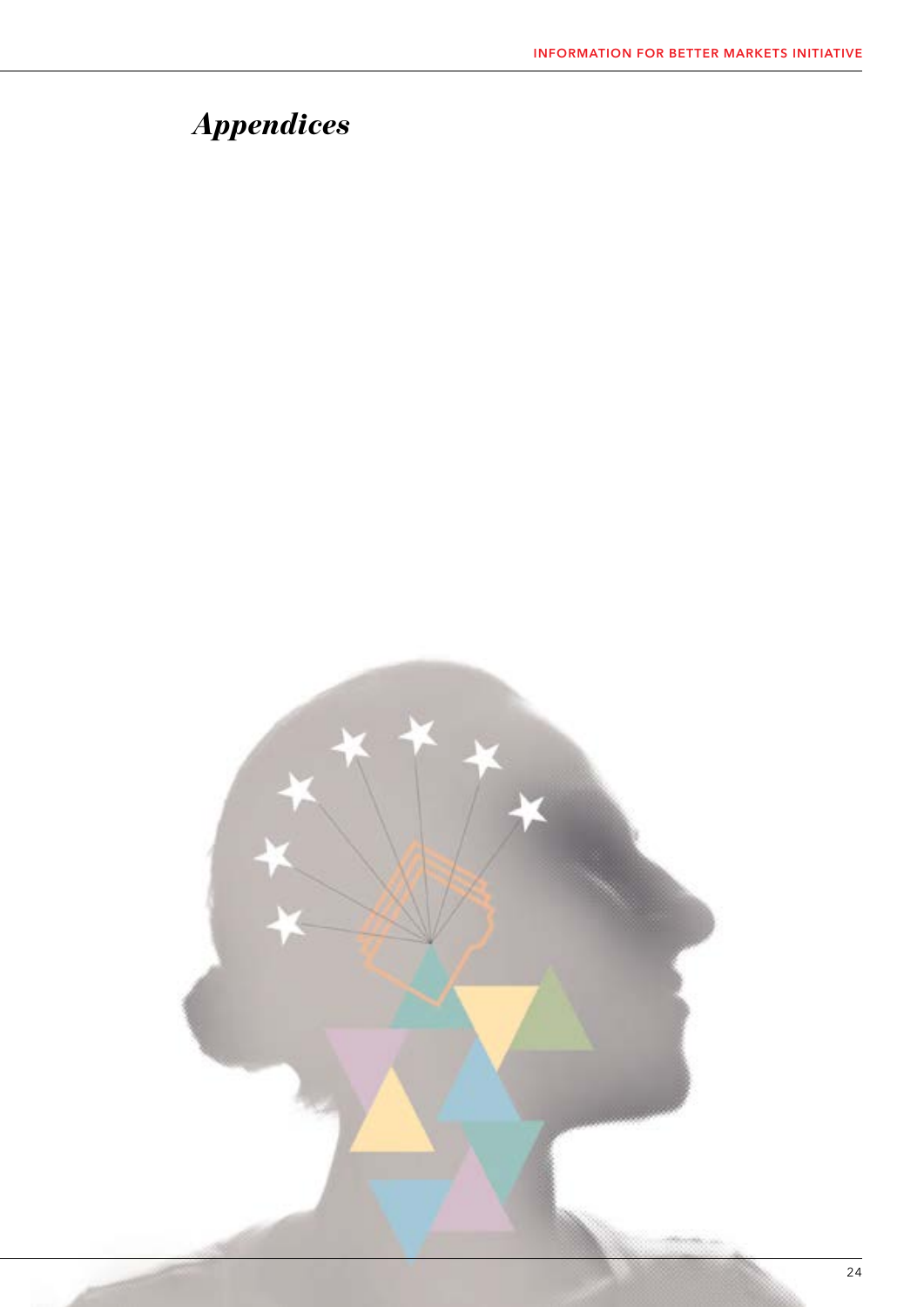# *Appendix 1: The future of IFRS – perspectives and progress*

In December 2012, ICAEW published what has proved to be an influential thought leadership report entitled *The future of IFRS*, part of the Information for Better Markets initiative. In the light of the absence of any decision by the SEC about the use of IFRS in the US, the report took stock of the progress that had been made in developing a global financial language and identified barriers and challenges that needed to be overcome if the use of the standards was to continue to spread. It also provided our perspectives on how things could be moved forward and commented on the role of IFRS in the global financial crisis and the longer-term prospects for the US migrating to IFRS reporting.

The report attracted a great deal of attention from policymakers and other stakeholders around the world as they pondered the future of the project to create a global set of accounting standards.

Almost two and a half years later, it seems apposite to look briefly in the context of this new report at what has been achieved and how thinking has evolved since the publication of that seminal report.

This, and the following appendices, therefore revisit the report's key perspectives, assessing briefly what has been achieved since 2012, and go on to update our comments on the role of IFRS in the global financial crisis and the adoption of IFRS by the US.

### A1.1 IMPROVE G20 LEADERSHIP

### Our perspectives

Standard-setters create the standards, but adoption is determined by governments. The G20 should end its calls for convergence and play a more active role in promoting adoption of IFRS. As a minimum, all listed companies should be given the option of reporting under IFRS.

### Where are we now?

We observed in our report that more than two-thirds of the G20 required or allowed their listed companies to prepare financial statements using IFRS or national standards based closely upon IFRS.

While no additional G20 members have adopted IFRS since, some welcome progress has been made. In Japan, for example, companies are increasingly switching to IFRS on a voluntary basis. In fact, almost 25% of Japanese companies by market capitalisation now use IFRS or have plans to do so. Meanwhile, good progress is being made in India, where the government recently announced a convergence programme that, from 2017, will see listed Indian companies moving to a new set of standards that are much more aligned with IFRS.

There is still a long way to go, and regrettably financial reporting seems to have slipped down the G20's agenda in recent years. But beyond the G20 nations, the use of IFRS continues to spread. The IASB's latest research suggests that 114 countries now require the use of IFRS for all or most publiclylisted companies, with another 12 countries permitting its use. For most of these jurisdictions, IFRS is now just business as usual.

### A1.2 GET REGULATORS BEHIND IFRS

### Our perspectives

The IASB needs more active and consistent support from regulators, including IOSCO. Regulators worldwide should collaborate to deliver consistent enforcement, while ensuring that the exercise of professional judgement is not stifled.

### Where are we now?

Since publication of *The future of IFRS*, the IFRS Foundation has agreed to a set of protocols with both IOSCO and ESMA to deepen cooperation in support of their shared commitment to the highest standards of financial reporting globally. However, in many parts of the world much remains to be done to build the strong national institutions needed to ensure consistent and appropriate enforcement of IFRS around the globe.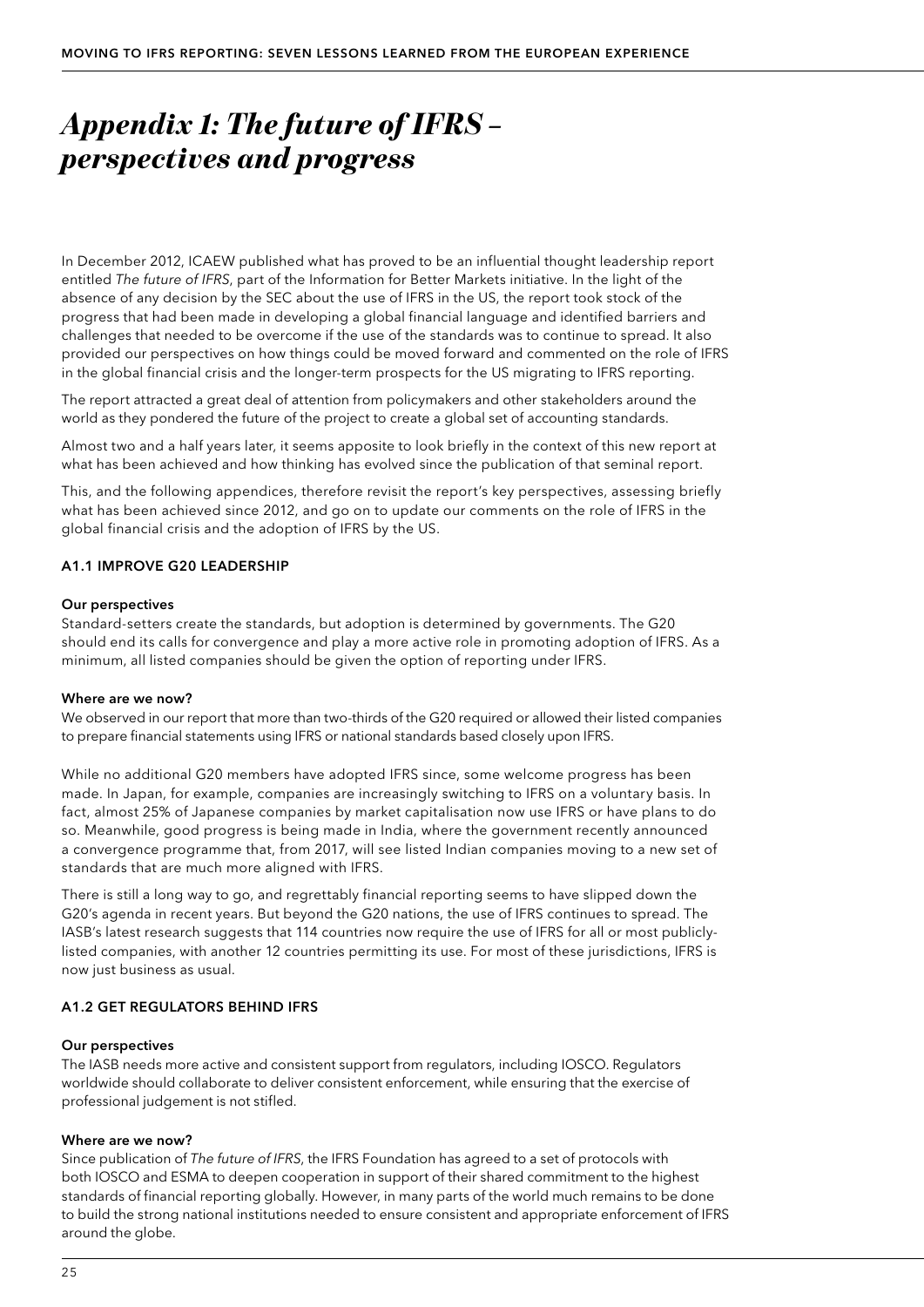### A1.3 END CONVERGENCE

#### Our perspectives

The 10 years of work to align IFRS with US accounting standards has brought the two sets of standards much closer together. But it is time for the IASB to listen more closely to its other global stakeholders.

#### Where are we now?

In March 2013, the IFRS Foundation announced the inaugural membership of ASAF; a new technical advisory body consisting of members of the global accounting standard-setting community. The 12 members of ASAF are drawn from around the globe and represent key national standard-setters and regional organisations: AOSSG, EFRAG, GLASS and PAFA.

The creation of ASAF confirmed a significant shift in the IFRS Foundation's modus operandi. The era in which they cooperated with national standard-setters via a series of bilateral arrangements has ended. Rather than working individually with standard-setters in countries such as Brazil, China, Japan and – most notably – the US, the IASB has begun to work collectively with standard-setters and regional organisations via a single multilateral agreement signed by all ASAF members. Not all major standard-setters are represented, and there is, no doubt, scope to debate how, for example, the IASB responds to concerns raised at ASAF meetings and how far ASAF members should consult with other local standard-setters. But it seems unlikely that the recent review of the first two years of ASAF's existence will indicate that root and branch reform is necessary.

Importantly, the US standard-setter retains a place at the table, despite calls in some quarters for the Financial Accounting Standards Board (FASB) to be excluded from the governance structures of the IFRS Foundation until the US signs up fully to IFRS.

It is also apparent that the IASB is listening more closely to the views of its other stakeholders from around the globe. For example, recent amendments to the accounting for bearer plants might not have happened without the work undertaken by Malaysia and other members of AOSSG. Similarly, the research project on business combinations under common control was inspired by the work of the Italian standard-setter, EFRAG and the standard-setters which form the IASB's emerging economies group. There are a number of similar stories.

It appears that, while the influence of the FASB is likely to loom large for some time to come, the IASB is slowly but surely evolving into a truly global standard-setter.

### A1.4 MINIMISE COMPLEXITY

#### Our perspectives

The IASB must remain committed to principles-based standards that require a reasonable degree of judgement in their application and should seek to simplify its standards wherever possible. The complexity of some IFRS requirements may discourage some countries from fully embracing the standards.

#### Where are we now?

Since our report was published, the debate about the complexity of financial statements has only become more intense as companies' financial statements grow ever thicker and, perhaps, impenetrable. Much of the attention has focused on what is sometimes referred to as 'disclosure overload' and the weighty tomes that it produces.

Reducing complexity is not something that can be done overnight; this is a long-term process. But the IASB's disclosure initiative is now underway and seeks to address some of these issues, while the recent discussion paper on the conceptual framework also had much to say on complexity.

ICAEW has also continued to contribute to the debate, with our paper on *[Financial Reporting](#page-30-0)  [Disclosures: Market and regulatory failures](#page-30-0)*13 analysing the issues and suggesting a package of reforms to tackle the problem.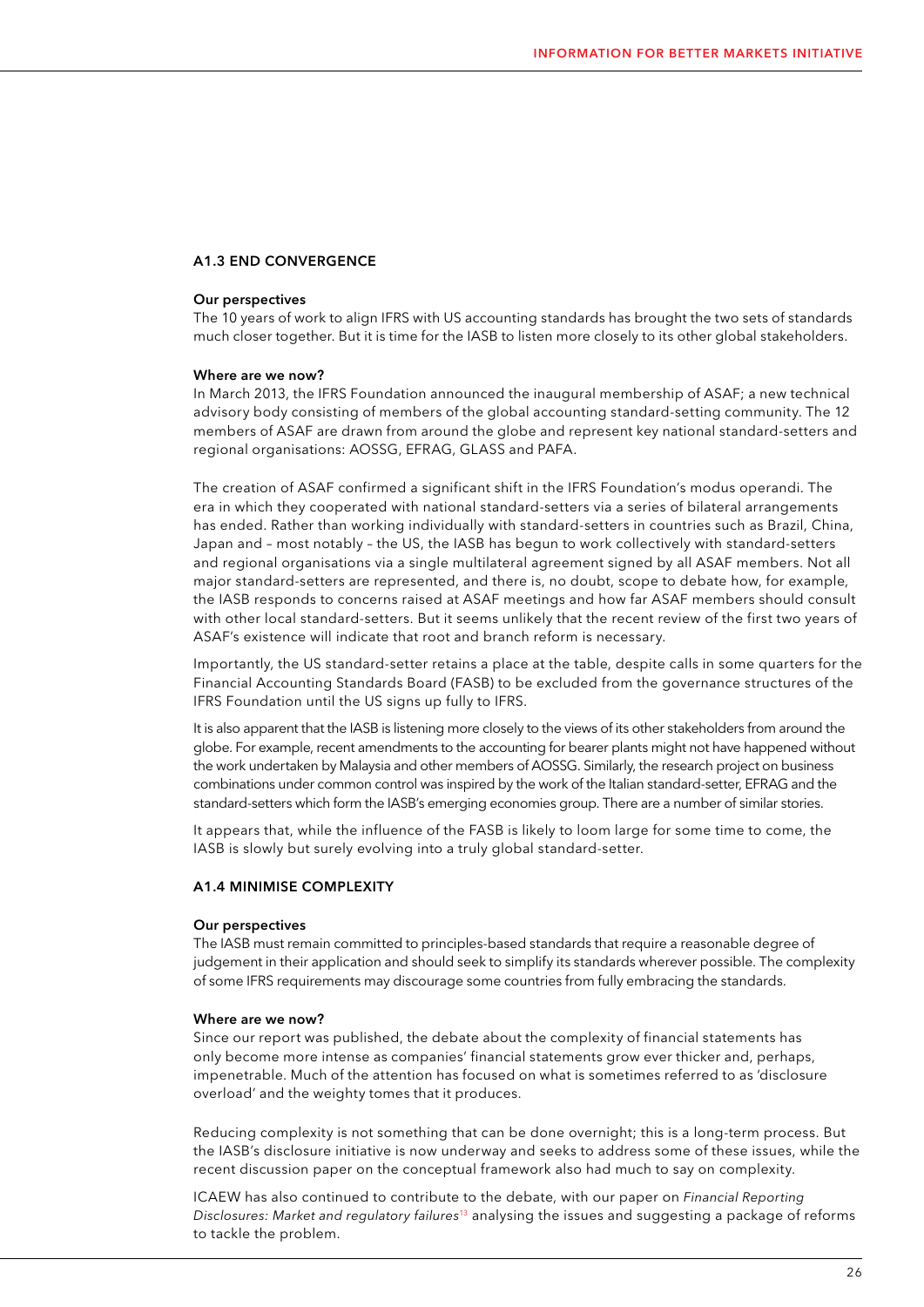### A1.5 ACCEPT LESS THAN 100% UNIFORMITY

### Our perspectives

The goal of the IFRS project should be ensuring that financial reporting facilitates international investment and trade by meeting the evolving needs of international businesses and investors, rather than necessarily achieving complete uniformity across the globe.

### Where are we now?

The jurisdictional profiles published by the IFRS Foundation suggest that there is, perhaps, more uniformity than many had imagined. The evidence suggests that countries adopting IFRS have made few modifications to the standards published by the IASB, and that where changes were made, they were generally regarded as temporary steps in the jurisdiction's journey to IFRS reporting.

It might be argued that inconsistencies in application are inevitable and that unevenly-applied global standards create far greater comparability than an equally unevenly-applied multitude of diverging national standards. However, concerted efforts are needed to drive down the variations in how the standards are applied in different jurisdictions. For example, the IFRS Foundation needs to continue to encourage consistency through its work with IOSCO and other regulators around the globe. But, ultimately, the best way to ensure consistent application is for the IASB to produce high-quality, principles-based standards that are capable of being applied and enforced on an international basis.

### A1.6 INNOVATE THE IASB INSTITUTION

### Our perspectives

The IASB must take advantage of the pause in momentum towards US adoption of IFRS to evolve into a truly global and accountable organisation. It must decentralise its responsibilities, experimenting with ways of demonstrating that it is a global body that belongs to and is responsive to its national stakeholders, without embedding inefficiencies or layers of due process that in time might paralyse effective decision making.

### Where are we now?

The opening of an IFRS Foundation office in Japan in November 2012 means that the IASB now has a significant presence outside Europe for the first time. More international offices may follow in time.

As discussed above, the creation of the ASAF and the signing of protocols with IOSCO and ESMA are important steps forward. By working to improve channels of communication with national standard-setters, regional organisations and regulators, the IASB has evidenced a commitment to the development of a more effective feedback mechanism. The board has also continued to develop its approach towards post-implementation reviews and effects studies, and is experimenting with 'Transition Resource Groups'.

In all these areas there has been progress, albeit there is still much work to be done. There are, however, some less positive signs too. For example, major projects have become delayed as the IASB board struggles to complete the leasing and insurance projects, sometimes seeming to seek to please all of the people, all of the time. There is a still a danger that re-exposure drafts – something unheard of only a few years ago – could become customary. While due process is very important, it must not lead to stagnation and inertia.

Arguably, many of the issues that have arisen on major projects could have been avoided if better research had been undertaken upfront. This concern may be addressed, in part at least, by the creation of the IFRS Research Centre,<sup>14</sup> launched by the IASB in April 2013. It aims to support the establishment of a dedicated research capability that will draw upon a combination of internal and external intellectual resources, including engagement with the academic community.

It is, again, still early days, but in the longer term better early-stage research may lead to a significant and sustainable improvement in the standard-setting process.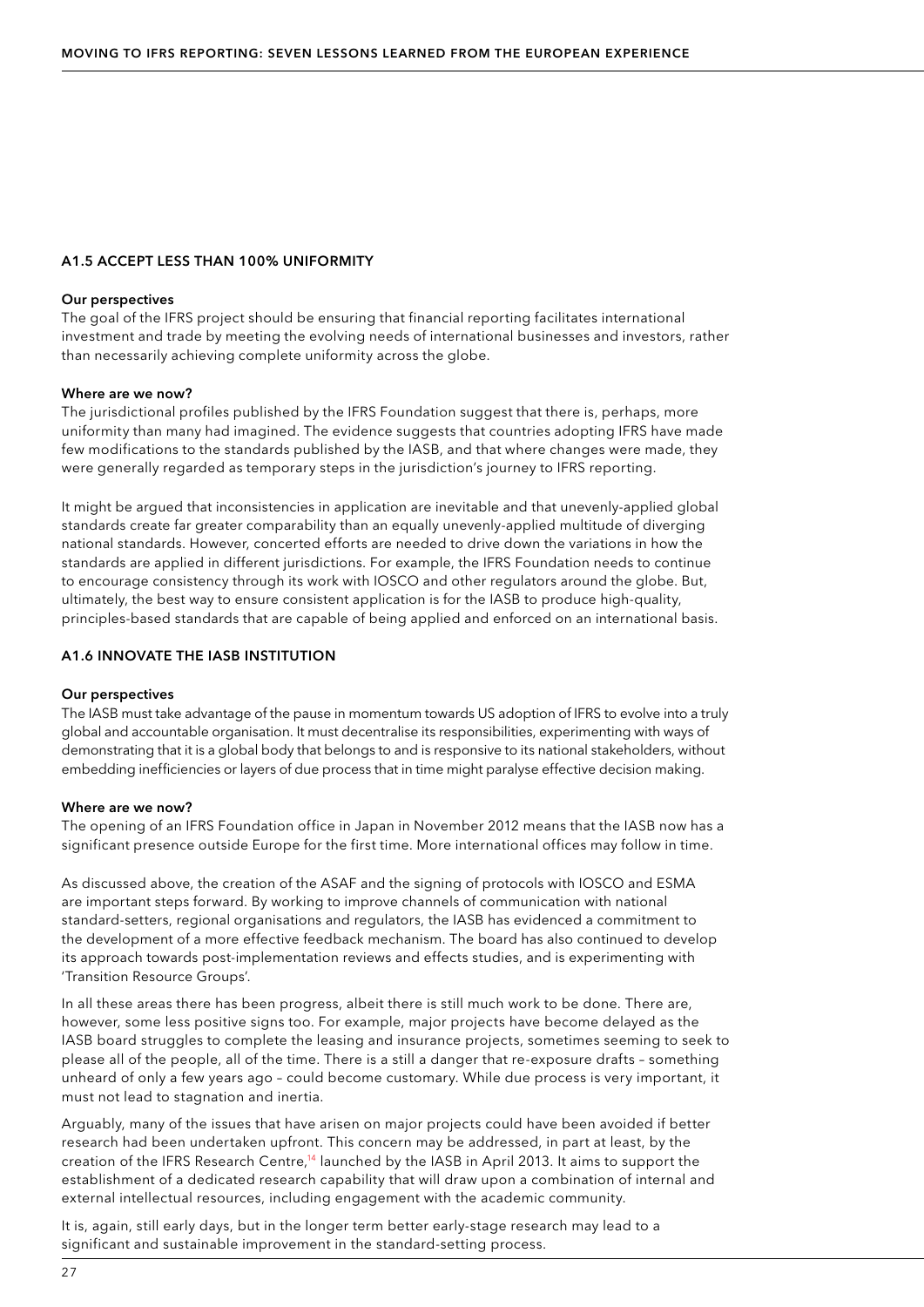# *Appendix 2: IFRS and the global financial crisis*

In our 2012 report, we drew attention to continued speculation about whom or what had caused the global financial crisis, and the fact that some claimed that accounting standards had a role to play and that they somehow contributed to, or even caused, the crisis. Within the EU, a number of these critics pinned the blame squarely on IFRS.

The increased use in financial reporting of fair value measurements – and their allegedly procyclical nature – had perhaps received the most attention. We noted that in practice, there was no compelling evidence that the use of fair value accounting had any significant role in causing or exacerbating the crisis, despite the many claims and assertions made in this context.

Detractors also frequently claimed that the 'incurred loss model' used by banks to calculate the extent of their bad debts resulted in them providing too little, too late in the run-up to the financial crisis. Again, we noted that research evidence did not suggest that this did indeed have a major impact.

Finally, some claimed that in the run up to the crisis, banks inflated their performance by transferring billions of dollars of under-performing assets into unconsolidated special purpose entities. This may perhaps have been true in the US, and this issue may have highlighted significant weaknesses in US GAAP. However, we observed that the IASB's model for consolidation was not fundamentally flawed in this way.

We concluded, on the contrary, that the improved transparency and comparability provided by IFRS had helped to maintain confidence in UK and other financial markets, so far as this has been possible in the light of the financial crisis, the sovereign debt crisis, the euro crisis and the prolonged economic recession. All in all, we suggested that IFRS had weathered the economic storm well and that differences in accounting throughout the EU in the absence of IFRS would have damaged confidence still further.

Our recent review of relevant academic literature confirms that there is little or no evidence to suggest that IFRS caused or exacerbated the global financial crisis, no 'smoking gun' that should concern those jurisdictions looking to switch to international accounting.

But the IASB cannot be complacent. After all, no set of standards is perfect. In common with many regulatory bodies, the board has rightly sought to look again at a number of its key requirements to ascertain what lessons can be learned in the wake of the crisis. The wait has been protracted in some cases, but new and revised standards have addressed issues that were centre stage during and after the financial crisis, including fair value measurement, off-balance sheet activities, financial instruments and revenue recognition. Some of the changes respond to calls for financial reporting to provide more forewarning of risks building in the financial system.

While concerted efforts to improve IFRS should continue, the improved transparency and comparability provided by IFRS are more likely to help prevent future crises rather than contribute to them. However, the political will to accept and embrace improvements in standards needs to continue if proposed new standards on leasing and, in particular, insurance, are to come to fruition. IFRS offers the best hope of a solution to the multiplicity of accounting models for insurance accounting, which at present does little service to users of accounts; a breakthrough is required in 2015 in this systemically important area.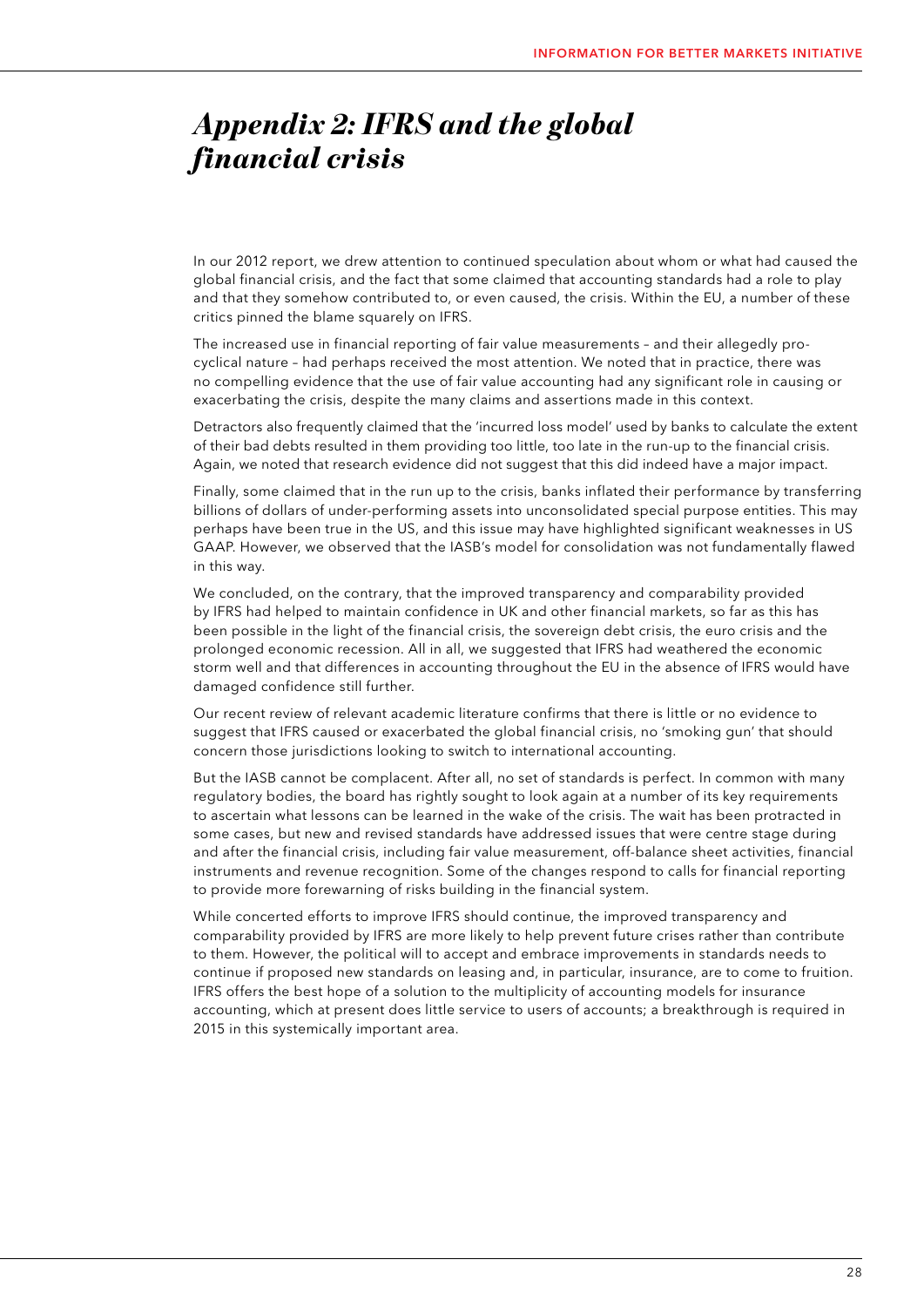# *Appendix 3: US GAAP – looking ahead*

There is currently no timetable for a final US decision on IFRS adoption. In *The future of IFRS*, we noted that SEC had been distracted by pressing issues other than international convergence. As matters such as the Dodd-Frank Act took up much of SEC's time and energy, any decision about IFRS had slid down the list of priorities. The decision that was expected by the end of 2011 was deferred, and the final SEC staff report on the IFRS work plan published in July 2012 did not contain a recommendation on whether, how or when the US should transition to IFRS.

Although the era of convergence between IFRS and US GAAP as a priority for both boards has come and gone, the US still has representation on the IASB board and other IFRS Foundation governance structures. We remain supportive of this continuing active involvement. It would make no sense for the IASB to stop working with one of the world's major economies and one of its foremost and most powerful standard-setters, or to accept lightly any trend towards divergence in relation to previouslyconverged standards such as IFRS 14.

But many are beginning to question whether the US will ever be willing to make the leap of faith necessary to leave behind their proud tradition of national standard-setting. In December 2014, SEC chief accountant James Schnurr said that the IASB and the FASB should 'continue to strive where practicable for aligned high-quality global standards'. These comments echoed earlier remarks by SEC chair Mary Jo White. But both have made it clear that the needs of US investors will always come first and foremost when the possibility of permitting or requiring US registrants to adopt IFRS is considered.

Various different approaches have been discussed over the years, ranging from the outright adoption of IFRS by all US registrants to allowing companies to voluntarily disclose IFRS-based financial reporting information in addition to the US GAAP-based information used for SEC filings. But whatever route the US decides to take, it is surely time to provide investors and major corporations in the US and around the world with some clarity about the intentions of the SEC, and we believe that our analysis of lessons learned in Europe – in particular on the role of national standard-setters, enforcement and endorsement (lessons 5-7) and on complexity (lesson 4) as well as the scope of IFRS reporting (lesson 2) – may be reassuring to those who believe that IFRS reporting has a future in the US. It is, of course, for the US to assess for itself the costs and benefits of a move to IFRS (lesson 1), and perhaps lesson 3 – on avoiding local variants of IFRS – presents particular challenges to those keen to the see the US join the global IFRS community.

The global standard-setting environment may, of course, continue to be a competitive one for the foreseeable future. US GAAP may still be viewed as an alternative to IFRS both within and perhaps beyond the US, and it is feasible for international capital markets to cope with two kinds of global accounting system – IFRS for most, including Europe, and US GAAP for the US. Interestingly too, the FASB – which along with the SEC has vast experience of standard-setting and significant resources – has of late been more active on the international stage, and plans are afoot to strengthen the FASB's thought leadership role.

However, despite its strengths and resilience, US GAAP is not a truly international framework for financial reporting. IFRS have the unique advantage of being designed for an international audience, of being developed in an environment free from legal and other national constraints. The standards benefit from the neutrality that this brings to the standard-setting process. This, arguably, contrasts with US GAAP, which has its roots in a very specific regulatory and legal system and a tradition of political intervention that makes it less suitable for application by entities beyond the confines of the US.

Perhaps as importantly, while both IFRS and US GAAP encompass both principles and rules, it seems fair to say that the US has seen the development of a body of accounting requirements that are more prescriptive, complex and extensive than is ideal. This needs to be avoided in an international context. A principles-based approach to standard-setting is fundamental to the success of IFRS as the standards are increasingly adopted by jurisdictions with differing traditions of reporting and regulation.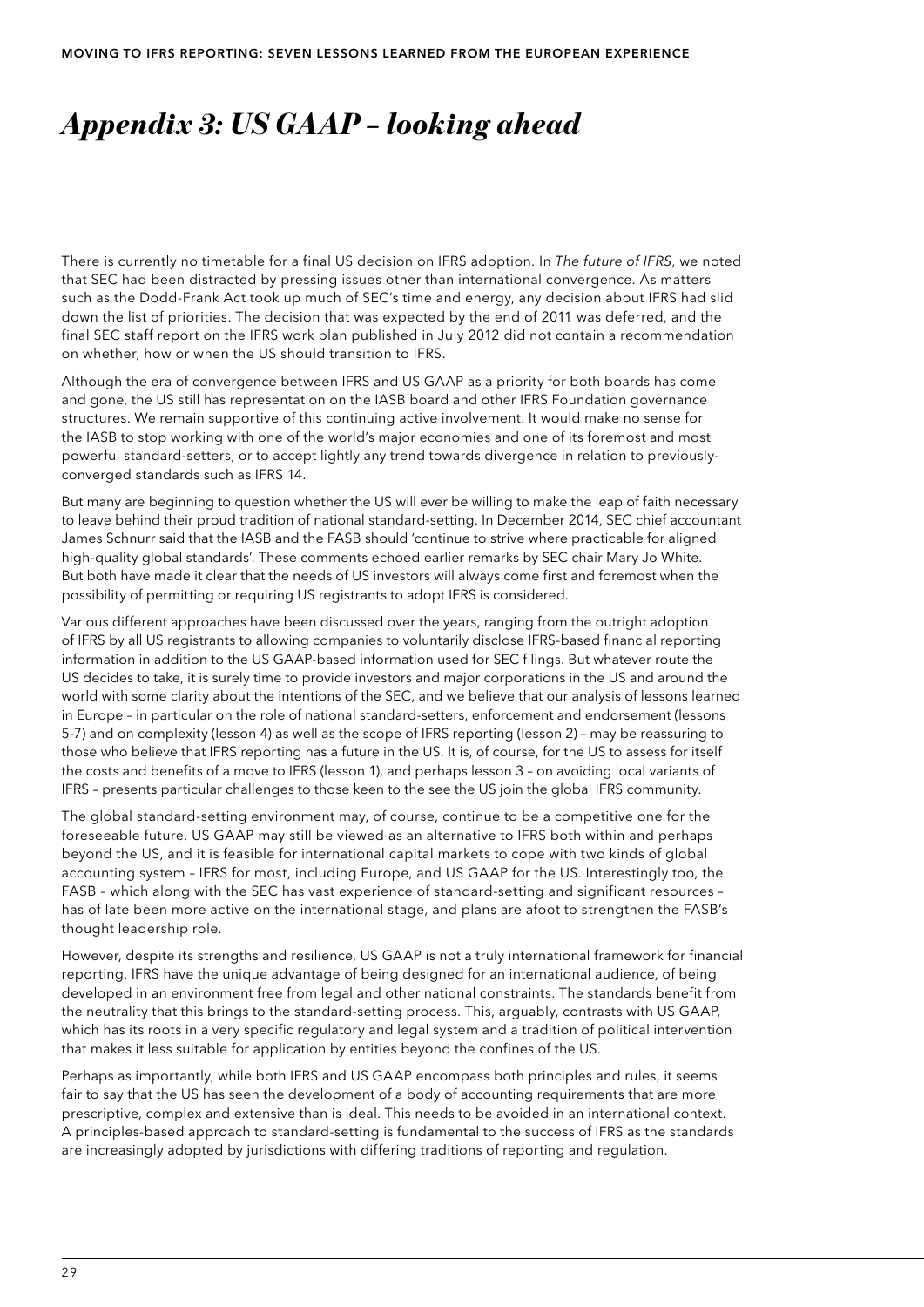## <span id="page-30-0"></span>*Endnotes*

- 1 EU implementation of IFRS and the fair value directive: a report for the European Commission, [http://](http://eng.kasb.or.kr/fe/bbs/NR_view.do?bbsCd=1028&bbsSeq=37¤tPage=2&rowPerPage=10&ctgCd=&sortCds=&startDt=&endDt=&searchKey=1000&searchVal=) [eng.kasb.or.kr/fe/bbs/NR\\_view.do?bbsCd=1028&bbsSeq=37&currentPage=2&rowPerPage=10&ctgC](http://eng.kasb.or.kr/fe/bbs/NR_view.do?bbsCd=1028&bbsSeq=37¤tPage=2&rowPerPage=10&ctgCd=&sortCds=&startDt=&endDt=&searchKey=1000&searchVal=) [d=&sortCds=&startDt=&endDt=&searchKey=1000&searchVal=](http://eng.kasb.or.kr/fe/bbs/NR_view.do?bbsCd=1028&bbsSeq=37¤tPage=2&rowPerPage=10&ctgCd=&sortCds=&startDt=&endDt=&searchKey=1000&searchVal=)
- 2 Regulation (EU) No 258/2014 of the European Parliament and of the Council of 03 April 2014 establishing a Union programme to support specific activities in the field of financial reporting and auditing for the period of 2014–20 and repealing Decision No 716/2009/EC Text with EEA relevance, [eur-lex.europa.eu/legal-content/EN/TXT/?uri=uriserv:OJ.L\\_.2013.104.01.0001.01.ENG](http://eur-lex.europa.eu/legal-content/EN/TXT/?uri=uriserv:OJ.L_.2013.104.01.0001.01.ENG)
- 3 Regulation (EC) No 1606/2002 of the European Parliament and of the Council of 19 July 2002 on the application of international accounting standard, [eur-lex.europa.eu/legal-content/EN/TXT/?qid=1406](http://eur-lex.europa.eu/legal-content/EN/TXT/?qid=1406622632422&uri=CELEX:02002R1606-20080410) [622632422&uri=CELEX:02002R1606-20080410](http://eur-lex.europa.eu/legal-content/EN/TXT/?qid=1406622632422&uri=CELEX:02002R1606-20080410)
- 4 The cost of IFRS transition in Canada, [portal.feicanada.org/enews/file/CFERF%20studies/2012-2013/](https://www.feicanada.org/enews/file/CFERF%20studies/2012-2013/The%20cost%20of%20IFRS%20transition%20in%20Canada%20-%20July%204,%202013%20-%20final.pdf) [The%20cost%20of%20IFRS%20transition%20in%20Canada%20-%20July%204,%202013%20-%20](https://www.feicanada.org/enews/file/CFERF%20studies/2012-2013/The%20cost%20of%20IFRS%20transition%20in%20Canada%20-%20July%204,%202013%20-%20final.pdf) [final.pdf](https://www.feicanada.org/enews/file/CFERF%20studies/2012-2013/The%20cost%20of%20IFRS%20transition%20in%20Canada%20-%20July%204,%202013%20-%20final.pdf)
- 5 FRS Adoption and Implementation in Korea, and the Lessons Learned, [ifrs.org/Meetings/](http://www.ifrs.org/news-and-events/2016/06/five-years-on-korea-sees-benefit-of-ifrs-adoption/) [MeetingDocs/Trustees/2013/January/AP4-Korean-Adoption.pdf](http://www.ifrs.org/news-and-events/2016/06/five-years-on-korea-sees-benefit-of-ifrs-adoption/)
- 6 The effects of mandatory IFRS adoption in the EU, [https://www.icaew.com/-/media/corporate/](https://www.icaew.com/-/media/corporate/files/technical/financial-reporting/information-for-better-markets/ifbm/effects-of-mandatory-ifrs-adoption-april-2015-final.ashx?la=en) [files/technical/financial-reporting/information-for-better-markets/ifbm/effects-of-mandatory-ifrs](https://www.icaew.com/-/media/corporate/files/technical/financial-reporting/information-for-better-markets/ifbm/effects-of-mandatory-ifrs-adoption-april-2015-final.ashx?la=en)[adoption-april-2015-final.ashx?la=en](https://www.icaew.com/-/media/corporate/files/technical/financial-reporting/information-for-better-markets/ifbm/effects-of-mandatory-ifrs-adoption-april-2015-final.ashx?la=en)
- 7 ICAEW representation: effects of using IFRS in the EU, [icaew.com/~/media/corporate/files/technical/](https://www.icaew.com/~/media/corporate/files/technical/icaew%20representations/2014/icaew%20rep%20149%2014%20effects%20of%20using%20ifrs%20in%20the%20eu.ashx) [icaew%20representations/2014/icaew%20rep%20149%2014%20effects%20of%20using%20ifrs%20](https://www.icaew.com/~/media/corporate/files/technical/icaew%20representations/2014/icaew%20rep%20149%2014%20effects%20of%20using%20ifrs%20in%20the%20eu.ashx) [in%20the%20eu.ashx](https://www.icaew.com/~/media/corporate/files/technical/icaew%20representations/2014/icaew%20rep%20149%2014%20effects%20of%20using%20ifrs%20in%20the%20eu.ashx)
- 8 The future of IFRS, [icaew.com/futureofifrs](https://www.icaew.com/en/technical/financial-reporting/ifrs/future-of-ifrs)
- 9 As at December 2014 per [londonstockexchange.com](http://www.londonstockexchange.com/home/homepage.htm)
- 10 Corporate Reporting Review: Annual Report 2014, [frc.org.uk/Our-Work/Publications/Corporate-](http://frc.org.uk/getattachment/c3572132-fd21-4cb3-b62f-05f0bd8d11f6/Annual-report-FINAL-Vs2.pdf)[Reporting-Review/Corporate-Reporting-Review-Annual-Report-2013.pdf](http://frc.org.uk/getattachment/c3572132-fd21-4cb3-b62f-05f0bd8d11f6/Annual-report-FINAL-Vs2.pdf)
- 11 Building a Capital Markets Union, [ec.europa.eu/finance/consultations/2015/capital-markets-union/](http://ec.europa.eu/finance/consultations/2015/capital-markets-union/docs/green-paper_en.pdf) [docs/green-paper\\_en.pdf](http://ec.europa.eu/finance/consultations/2015/capital-markets-union/docs/green-paper_en.pdf)
- 12 Should IFRS standards be more 'European'? [http://ec.europa.eu/internal\\_market/accounting/docs/](http://ec.europa.eu/internal_market/accounting/docs/governance/reform/131112_report_en.pdf) [governance/reform/131112\\_report\\_en.pdf](http://ec.europa.eu/internal_market/accounting/docs/governance/reform/131112_report_en.pdf)
- 13 Market and regulatory failures, [icaew.com/~/media/corporate/files/technical/financial%20reporting/](https://www.icaew.com/~/media/corporate/files/technical/financial%20reporting/information%20for%20better%20markets/frd%20final.ashx) [information%20for%20better%20markets/frd%20final.ashx](https://www.icaew.com/~/media/corporate/files/technical/financial%20reporting/information%20for%20better%20markets/frd%20final.ashx)
- 14 IFRS Research Centre, [ifrs.org/IFRS-Research/Pages/IFRS-Research-Centre.aspx](http://www.ifrs.org/groups/ifrs-advisory-council/)